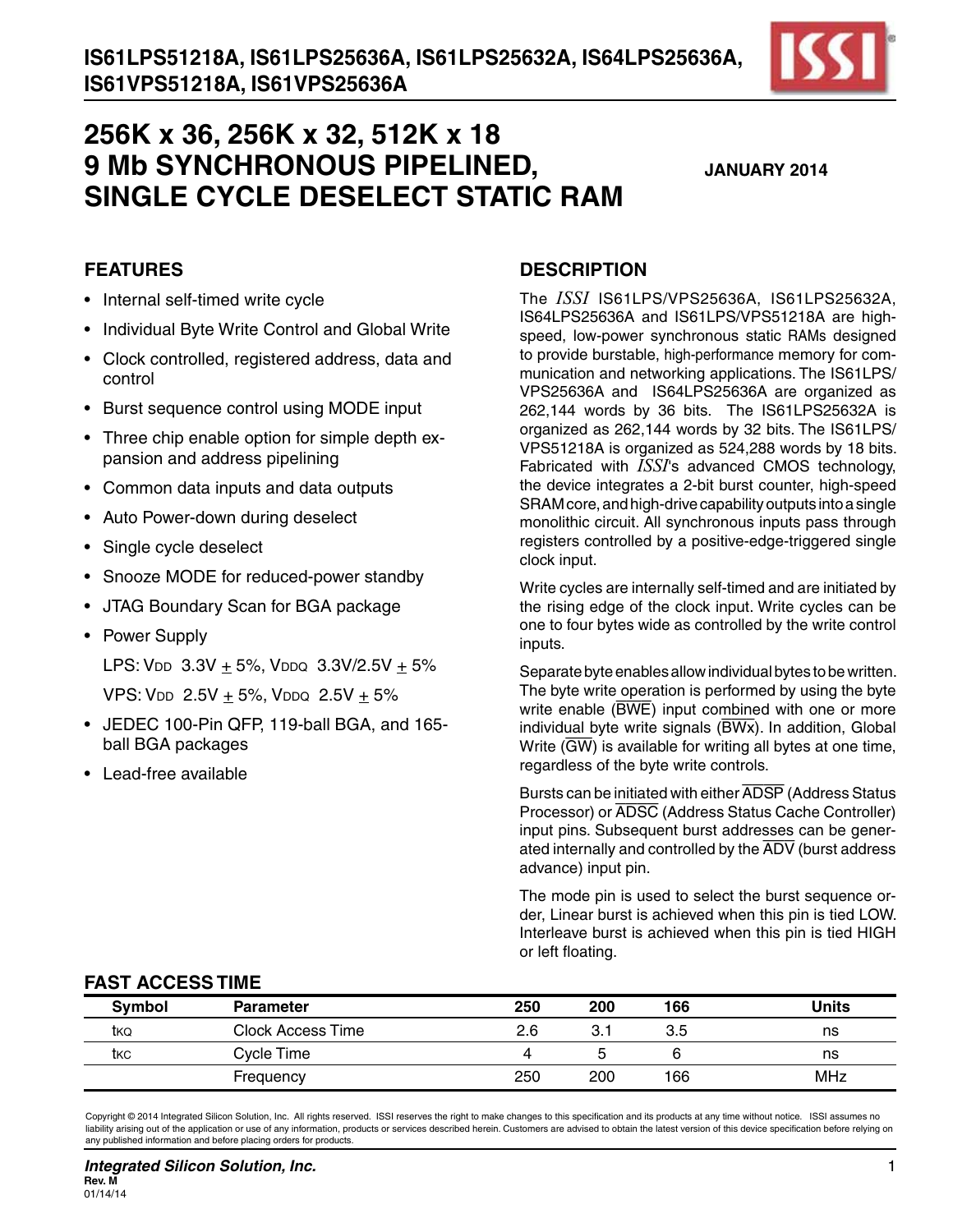## **IS61LPS51218A, IS61LPS25636A, IS61LPS25632A, IS64LPS25636A, IS61VPS51218A, IS61VPS25636A**



## **BLOCK DIAGRAM**



**Rev. M** 01/14/14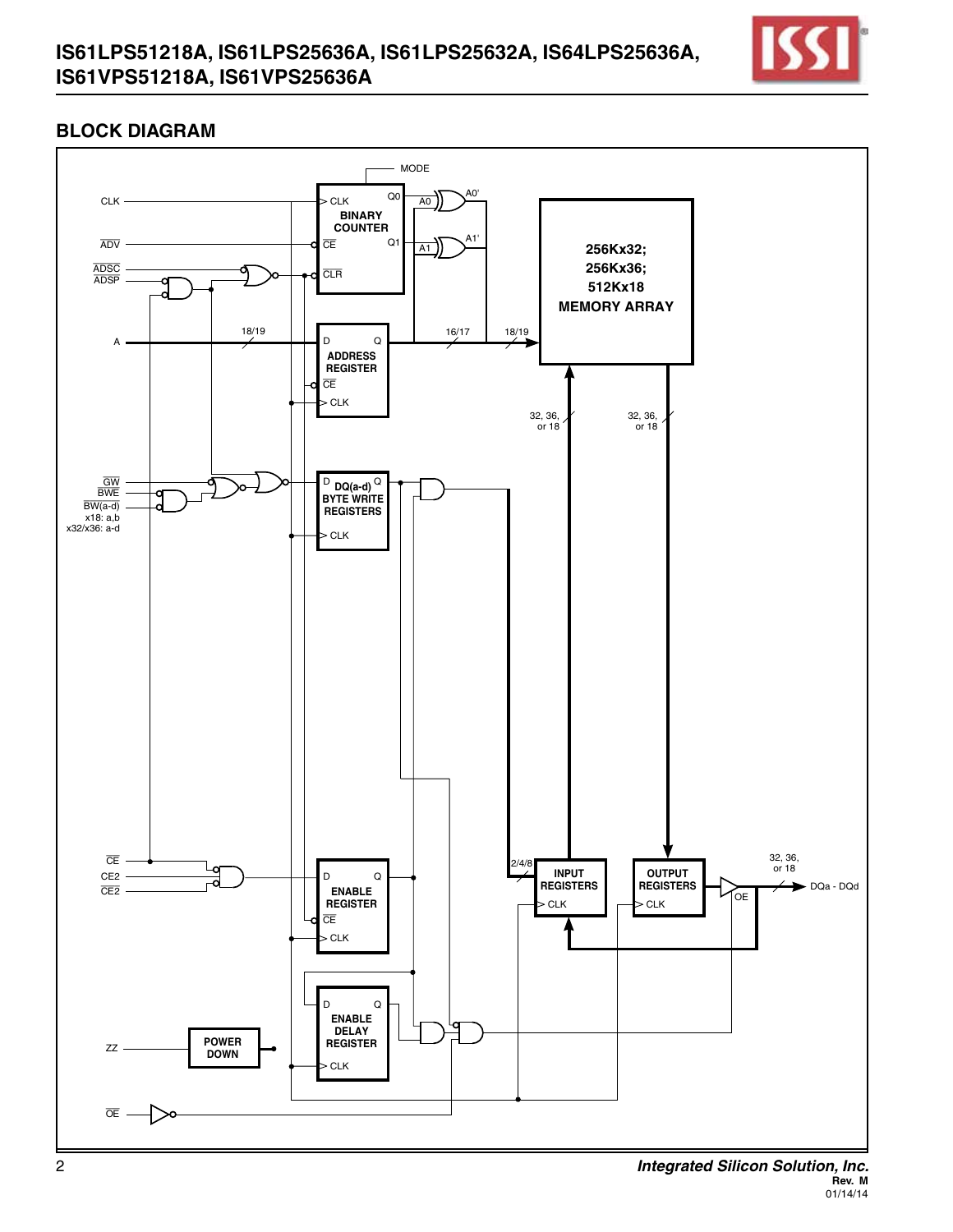# **IS61LPS51218A, IS61LPS25636A, IS61LPS25632A, IS64LPS25636A, IS61VPS51218A, IS61VPS25636A**



#### **165-pin BGA**

165-Ball, 13x15 mm BGA

#### **119-pin BGA**

119-Ball, 14x22 mm BGA

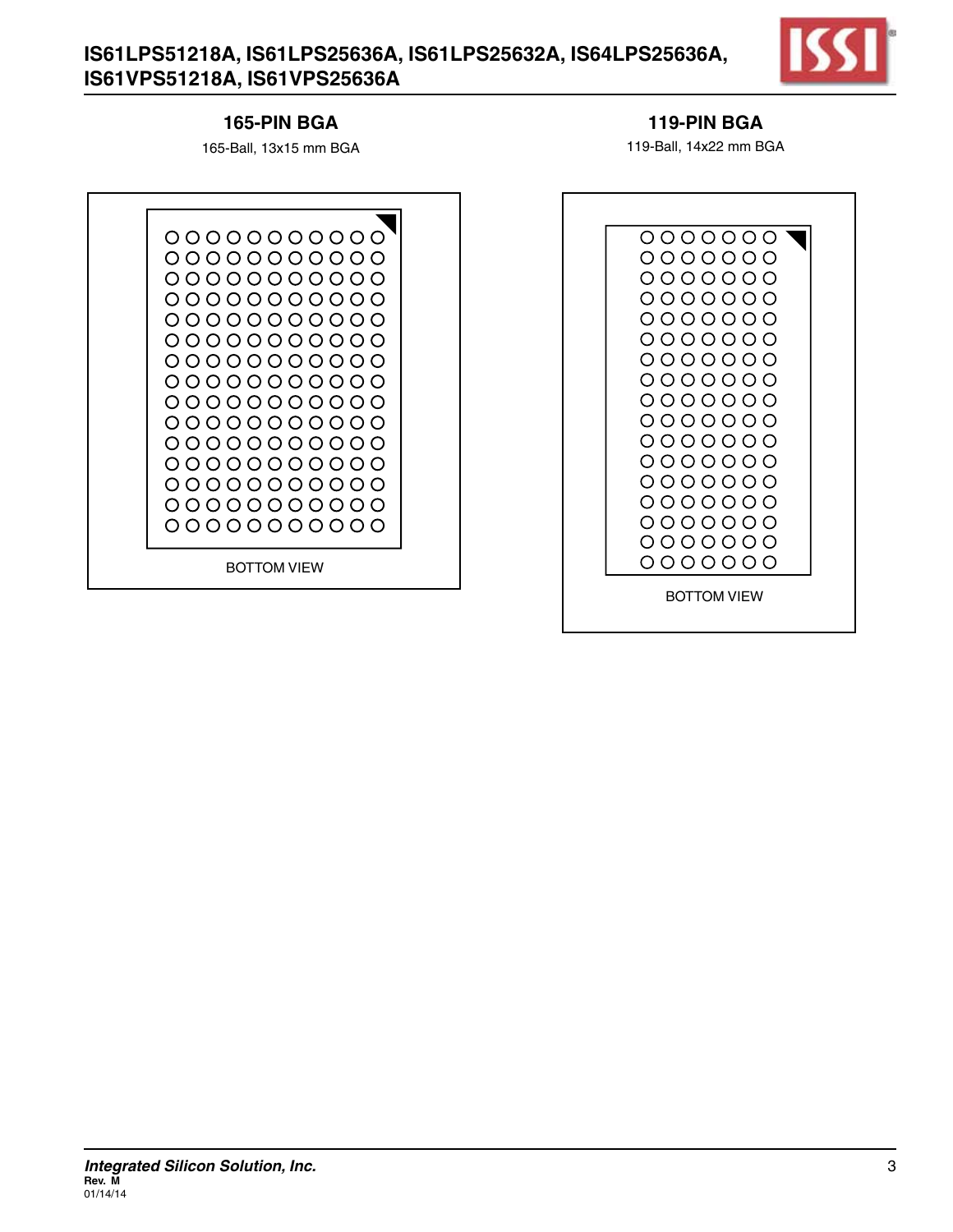

|   | 1                       | $\mathbf 2$     | 3           | 4                      | 5                     | 6               | 7                |
|---|-------------------------|-----------------|-------------|------------------------|-----------------------|-----------------|------------------|
| A | VDDQ                    | A               | A           | <b>ADSP</b>            | A                     | A               | V <sub>DDQ</sub> |
| в | NC                      | CE <sub>2</sub> | A           | <b>ADSC</b>            | A                     | A               | <b>NC</b>        |
| С | NC                      | A               | A           | V <sub>DD</sub>        | A                     | A               | <b>NC</b>        |
| D | <b>DQc</b>              | <b>DQPc</b>     | <b>Vss</b>  | <b>NC</b>              | Vss                   | <b>DQPb</b>     | <b>DQb</b>       |
| Е | <b>DQc</b>              | <b>DQc</b>      | <b>Vss</b>  | <b>CE</b>              | <b>Vss</b>            | <b>DQb</b>      | <b>DQb</b>       |
| F | <b>V</b> <sub>DDQ</sub> | <b>DQc</b>      | <b>Vss</b>  | ŌE                     | <b>Vss</b>            | <b>DQb</b>      | V <sub>DDQ</sub> |
| G | <b>DQc</b>              | <b>DQc</b>      | <b>BWc</b>  | <b>ADV</b>             | <b>BW<sub>b</sub></b> | <b>DQb</b>      | <b>DQb</b>       |
| н | <b>DQc</b>              | <b>DQc</b>      | <b>Vss</b>  | $\overline{\text{GW}}$ | <b>Vss</b>            | <b>DQb</b>      | <b>DQb</b>       |
| J | V <sub>DDQ</sub>        | V <sub>DD</sub> | <b>NC</b>   | V <sub>DD</sub>        | <b>NC</b>             | V <sub>DD</sub> | VDDQ             |
| Κ | <b>DQd</b>              | <b>DQd</b>      | <b>Vss</b>  | <b>CLK</b>             | <b>Vss</b>            | <b>DQa</b>      | <b>DQa</b>       |
| L | <b>DQd</b>              | <b>DQd</b>      | <b>BWd</b>  | <b>NC</b>              | <b>BWa</b>            | <b>DQa</b>      | <b>DQa</b>       |
| M | VDDQ                    | <b>DQd</b>      | <b>Vss</b>  | <b>BWE</b>             | <b>Vss</b>            | <b>DQa</b>      | VDDQ             |
| N | <b>DQd</b>              | <b>DQd</b>      | <b>Vss</b>  | $A_1$ *                | <b>Vss</b>            | <b>DQa</b>      | <b>DQa</b>       |
| P | <b>DQd</b>              | <b>DQPd</b>     | <b>Vss</b>  | $A_0^*$                | <b>Vss</b>            | <b>DQPa</b>     | <b>DQa</b>       |
| R | <b>NC</b>               | A               | <b>MODE</b> | V <sub>DD</sub>        | <b>NC</b>             | A               | <b>NC</b>        |
| т | NC                      | NC.             | A           | А                      | A                     | <b>NC</b>       | ΖZ               |
| U | V <sub>DDQ</sub>        | <b>TMS</b>      | TDI         | TCK                    | TDO                   | <b>NC</b>       | VDDQ             |

#### **119 BGA PACKAGE PIN CONFIGURATION-**256K x 36 (TOP VIEW)

**Note:** \* A0 and A1 are the two least significant bits (LSB) of the address field and set the internal burst counter if burst is desired.

| Symbol                    | <b>Pin Name</b>                             | Symbol                 | <b>Pin Name</b>                 |
|---------------------------|---------------------------------------------|------------------------|---------------------------------|
| A                         | Address Inputs                              | <b>OE</b>              | <b>Output Enable</b>            |
| A0, A1                    | <b>Synchronous Burst Address Inputs</b>     | ZZ                     | Power Sleep Mode                |
| <b>ADV</b>                | <b>Synchronous Burst Address</b><br>Advance | <b>MODE</b>            | <b>Burst Sequence Selection</b> |
|                           |                                             | TCK, TDO               | <b>JTAG Pins</b>                |
| <b>ADSP</b>               | <b>Address Status Processor</b>             | TMS, TDI               |                                 |
| <b>ADSC</b>               | <b>Address Status Controller</b>            |                        |                                 |
| $\overline{GW}$           | <b>Global Write Enable</b>                  | <b>NC</b>              | No Connect                      |
| <b>CLK</b>                | <b>Synchronous Clock</b>                    | DQa-DQd                | Data Inputs/Outputs             |
|                           |                                             | DQPa-Pd                | <b>Output Power Supply</b>      |
| CE, CE2                   | <b>Synchronous Chip Select</b>              |                        |                                 |
| $\overline{BW}$ x (x=a-d) | Synchronous Byte Write Controls             | <b>V</b> <sub>DD</sub> | Power Supply                    |
| <b>BWE</b>                | <b>Byte Write Enable</b>                    | V <sub>DDQ</sub>       | <b>Output Power Supply</b>      |
|                           |                                             | <b>Vss</b>             | Ground                          |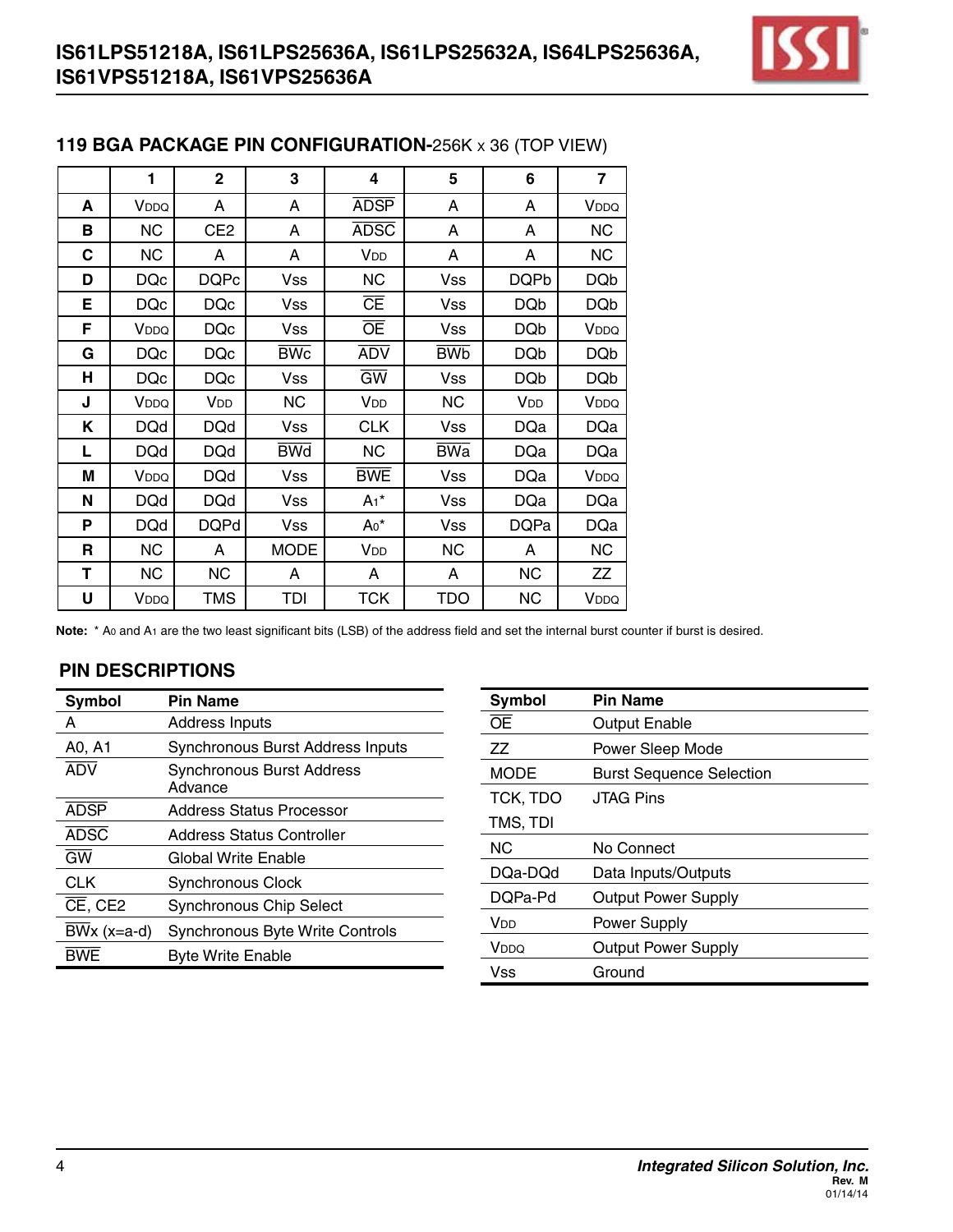

# **119 BGA PACKAGE PIN CONFIGURATION**

512Kx18 (TOP VIEW)

|   | 1                | $\mathbf{2}$    | 3                     | 4               | 5          | 6               | $\overline{\mathbf{z}}$ |
|---|------------------|-----------------|-----------------------|-----------------|------------|-----------------|-------------------------|
| A | V <sub>DDQ</sub> | A               | A                     | <b>ADSP</b>     | A          | A               | VDDQ                    |
| в | <b>NC</b>        | CE <sub>2</sub> | A                     | <b>ADSC</b>     | A          | A               | <b>NC</b>               |
| C | <b>NC</b>        | A               | A                     | V <sub>DD</sub> | A          | A               | <b>NC</b>               |
| D | <b>DQb</b>       | <b>NC</b>       | <b>Vss</b>            | <b>NC</b>       | <b>Vss</b> | <b>DQPa</b>     | <b>NC</b>               |
| E | <b>NC</b>        | <b>DQb</b>      | <b>Vss</b>            | <b>CE</b>       | <b>Vss</b> | <b>NC</b>       | <b>DQa</b>              |
| F | V <sub>DDQ</sub> | <b>NC</b>       | <b>Vss</b>            | <b>OE</b>       | <b>Vss</b> | <b>DQa</b>      | VDDQ                    |
| G | <b>NC</b>        | <b>DQb</b>      | <b>BW<sub>b</sub></b> | <b>ADV</b>      | <b>Vss</b> | <b>NC</b>       | <b>DQa</b>              |
| н | <b>DQb</b>       | <b>NC</b>       | <b>Vss</b>            | $\overline{GW}$ | <b>Vss</b> | <b>DQa</b>      | <b>NC</b>               |
| J | V <sub>DDQ</sub> | V <sub>DD</sub> | <b>NC</b>             | V <sub>DD</sub> | <b>NC</b>  | V <sub>DD</sub> | VDDQ                    |
| Κ | <b>NC</b>        | <b>DQb</b>      | <b>Vss</b>            | <b>CLK</b>      | <b>Vss</b> | <b>NC</b>       | <b>DQa</b>              |
| L | <b>DQb</b>       | <b>NC</b>       | <b>Vss</b>            | <b>NC</b>       | <b>BWa</b> | <b>DQa</b>      | <b>NC</b>               |
| M | V <sub>DDQ</sub> | <b>DQb</b>      | <b>Vss</b>            | <b>BWE</b>      | <b>Vss</b> | <b>NC</b>       | V <sub>DDQ</sub>        |
| N | <b>DQb</b>       | <b>NC</b>       | <b>Vss</b>            | $A_1^*$         | Vss        | <b>DQa</b>      | <b>NC</b>               |
| P | <b>NC</b>        | <b>DQPb</b>     | <b>Vss</b>            | $A_0^*$         | <b>Vss</b> | <b>NC</b>       | <b>DQa</b>              |
| R | <b>NC</b>        | A               | <b>MODE</b>           | V <sub>DD</sub> | NC.        | A               | <b>NC</b>               |
| T | <b>NC</b>        | A               | A                     | <b>NC</b>       | A          | A               | ZZ                      |
| U | V <sub>DDQ</sub> | <b>TMS</b>      | TDI                   | <b>TCK</b>      | TDO        | <b>NC</b>       | VDDQ                    |

Note: \* Ao and A<sub>1</sub> are the two least significant bits (LSB) of the address field and set the internal burst counter if burst is desired.

| Symbol        | <b>Pin Name</b>                             |
|---------------|---------------------------------------------|
| А             | Address Inputs                              |
| A0, A1        | Synchronous Burst Address Inputs            |
| <b>ADV</b>    | <b>Synchronous Burst Address</b><br>Advance |
| <b>ADSP</b>   | <b>Address Status Processor</b>             |
| <b>ADSC</b>   | Address Status Controller                   |
| <b>GW</b>     | Global Write Enable                         |
| <b>CLK</b>    | <b>Synchronous Clock</b>                    |
| $CE$ , $CE2$  | <b>Synchronous Chip Select</b>              |
| $BWx (x=a,b)$ | <b>Synchronous Byte Write Controls</b>      |
| <b>BWF</b>    | <b>Byte Write Enable</b>                    |

| Symbol      | <b>Pin Name</b>                 |
|-------------|---------------------------------|
| ŌE          | Output Enable                   |
| ΖZ          | Power Sleep Mode                |
| <b>MODE</b> | <b>Burst Sequence Selection</b> |
| TCK, TDO    | <b>JTAG Pins</b>                |
| TMS, TDI    |                                 |
| NС          | No Connect                      |
| DQa-DQb     | Data Inputs/Outputs             |
| DQPa-Pb     | <b>Output Power Supply</b>      |
| VDD         | Power Supply                    |
| VDDQ        | <b>Output Power Supply</b>      |
| Vss         | Ground                          |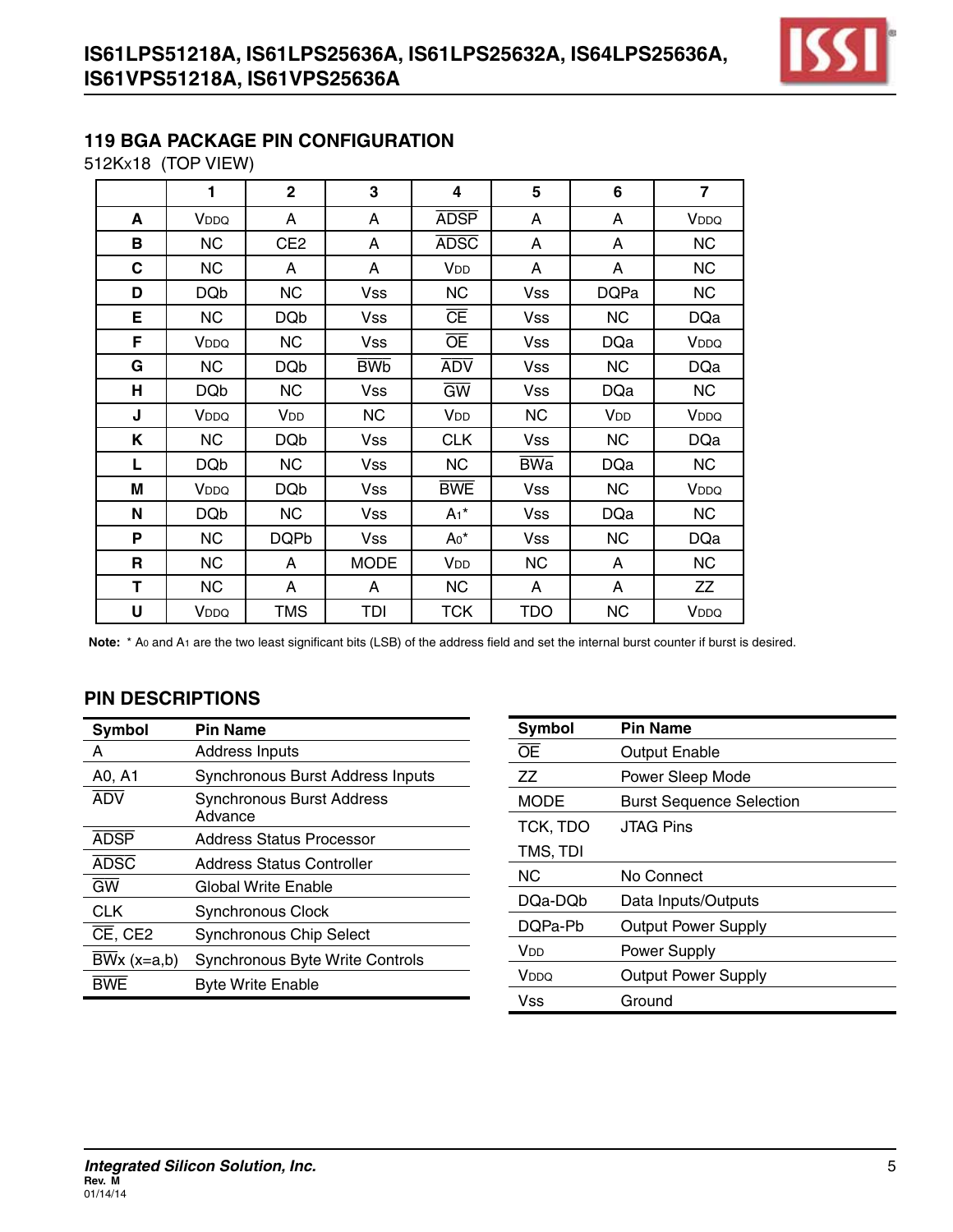

## **165 BGA PACKAGE PIN CONFIGURATION**

256K x 36 (TOP VIEW)

|    | 1           | $\mathbf{2}$ | 3                | 4                      | 5                     | 6               | 7                      | 8                      | 9                | 10         | 11          |
|----|-------------|--------------|------------------|------------------------|-----------------------|-----------------|------------------------|------------------------|------------------|------------|-------------|
| A  | NC          | A            | Œ                | <b>BWc</b>             | <b>BW<sub>b</sub></b> | CE <sub>2</sub> | <b>BWE</b>             | <b>ADSC</b>            | <b>ADV</b>       | A          | NC          |
| B  | NC          | A            | CE2              | <b>BWd</b>             | <b>BWa</b>            | <b>CLK</b>      | $\overline{\text{GW}}$ | <b>OE</b>              | <b>ADSP</b>      | A          | <b>NC</b>   |
| C  | <b>DQPc</b> | <b>NC</b>    | V <sub>DDQ</sub> | <b>Vss</b>             | Vss                   | <b>Vss</b>      | Vss                    | <b>Vss</b>             | V <sub>DDQ</sub> | NC         | <b>DQPb</b> |
| D  | DQc         | DQc          | V <sub>DDQ</sub> | V <sub>DD</sub>        | Vss                   | Vss             | Vss                    | <b>V</b> <sub>DD</sub> | V <sub>DDQ</sub> | <b>DQb</b> | <b>DQb</b>  |
| Е  | DQc         | DQc          | V <sub>DDQ</sub> | V <sub>DD</sub>        | Vss                   | Vss             | Vss                    | <b>V</b> <sub>DD</sub> | V <sub>DDQ</sub> | <b>DQb</b> | <b>DQb</b>  |
| F  | DQc         | DQc          | V <sub>DDQ</sub> | <b>V</b> <sub>DD</sub> | Vss                   | <b>Vss</b>      | Vss                    | <b>V<sub>DD</sub></b>  | V <sub>DDQ</sub> | <b>DQb</b> | <b>DQb</b>  |
| G  | DQc         | DQc          | V <sub>DDQ</sub> | V <sub>DD</sub>        | Vss                   | <b>Vss</b>      | Vss                    | <b>V</b> <sub>DD</sub> | V <sub>DDQ</sub> | <b>DQb</b> | <b>DQb</b>  |
| н  | NC          | Vss          | NC               | V <sub>DD</sub>        | Vss                   | <b>Vss</b>      | Vss                    | V <sub>DD</sub>        | <b>NC</b>        | NC.        | ZZ          |
| J  | <b>DQd</b>  | <b>DQd</b>   | V <sub>DDQ</sub> | V <sub>DD</sub>        | Vss                   | <b>Vss</b>      | Vss                    | <b>V</b> <sub>DD</sub> | V <sub>DDQ</sub> | DQa        | <b>DQa</b>  |
| K  | <b>DQd</b>  | <b>DQd</b>   | V <sub>DDQ</sub> | V <sub>DD</sub>        | Vss                   | <b>Vss</b>      | Vss                    | <b>V</b> <sub>DD</sub> | V <sub>DDQ</sub> | <b>DQa</b> | <b>DQa</b>  |
| L  | <b>DQd</b>  | <b>DQd</b>   | V <sub>DDQ</sub> | V <sub>DD</sub>        | Vss                   | Vss             | Vss                    | V <sub>DD</sub>        | V <sub>DDQ</sub> | <b>DQa</b> | <b>DQa</b>  |
| м  | <b>DQd</b>  | <b>DQd</b>   | V <sub>DDQ</sub> | <b>V</b> <sub>DD</sub> | Vss                   | <b>Vss</b>      | Vss                    | <b>V</b> <sub>DD</sub> | V <sub>DDQ</sub> | <b>DQa</b> | <b>DQa</b>  |
| N  | <b>DQPd</b> | <b>NC</b>    | V <sub>DDQ</sub> | Vss                    | <b>NC</b>             | NC.             | NC.                    | <b>Vss</b>             | V <sub>DDQ</sub> | NC         | <b>DQPa</b> |
| P  | NC.         | NC.          | A                | A                      | TDI                   | $A1^*$          | TDO                    | A                      | A                | A          | A           |
| R. | <b>MODE</b> | NC.          | Α                | A                      | TMS                   | $A0^*$          | <b>TCK</b>             | A                      | Α                | Α          | A           |

Note: \* A<sub>0</sub> and A<sub>1</sub> are the two least significant bits (LSB) of the address field and set the internal burst counter if burst is desired.

| Symbol                                                 | <b>Pin Name</b>                             |
|--------------------------------------------------------|---------------------------------------------|
| А                                                      | <b>Address Inputs</b>                       |
| A0, A1                                                 | <b>Synchronous Burst Address Inputs</b>     |
| <b>ADV</b>                                             | <b>Synchronous Burst Address</b><br>Advance |
| <b>ADSP</b>                                            | Address Status Processor                    |
| <b>ADSC</b>                                            | <b>Address Status Controller</b>            |
| GW                                                     | Global Write Enable                         |
| <b>CLK</b>                                             | Synchronous Clock                           |
| $\overline{\text{CE}}$ , $\overline{\text{CE2}}$ , CE2 | <b>Synchronous Chip Select</b>              |
| $BWx (x=a,b,c,d)$                                      | Synchronous Byte Write<br>Controls          |

| <b>Symbol</b>        | <b>Pin Name</b>                                  |
|----------------------|--------------------------------------------------|
| <b>BWE</b>           | <b>Byte Write Enable</b>                         |
| ŌĒ                   | <b>Output Enable</b>                             |
| ΖZ                   | Power Sleep Mode                                 |
| MODE                 | <b>Burst Sequence Selection</b>                  |
| TCK, TDO<br>TMS, TDI | <b>JTAG Pins</b>                                 |
| ΝC                   | No Connect                                       |
| DQx                  | Data Inputs/Outputs                              |
| <b>DOPx</b>          | Data Inputs/Outputs                              |
| Vnn                  | 3.3V/2.5V Power Supply                           |
| VDDQ                 | <b>Isolated Output Power Supply</b><br>3.3V/2.5V |
| Vss                  | Ground                                           |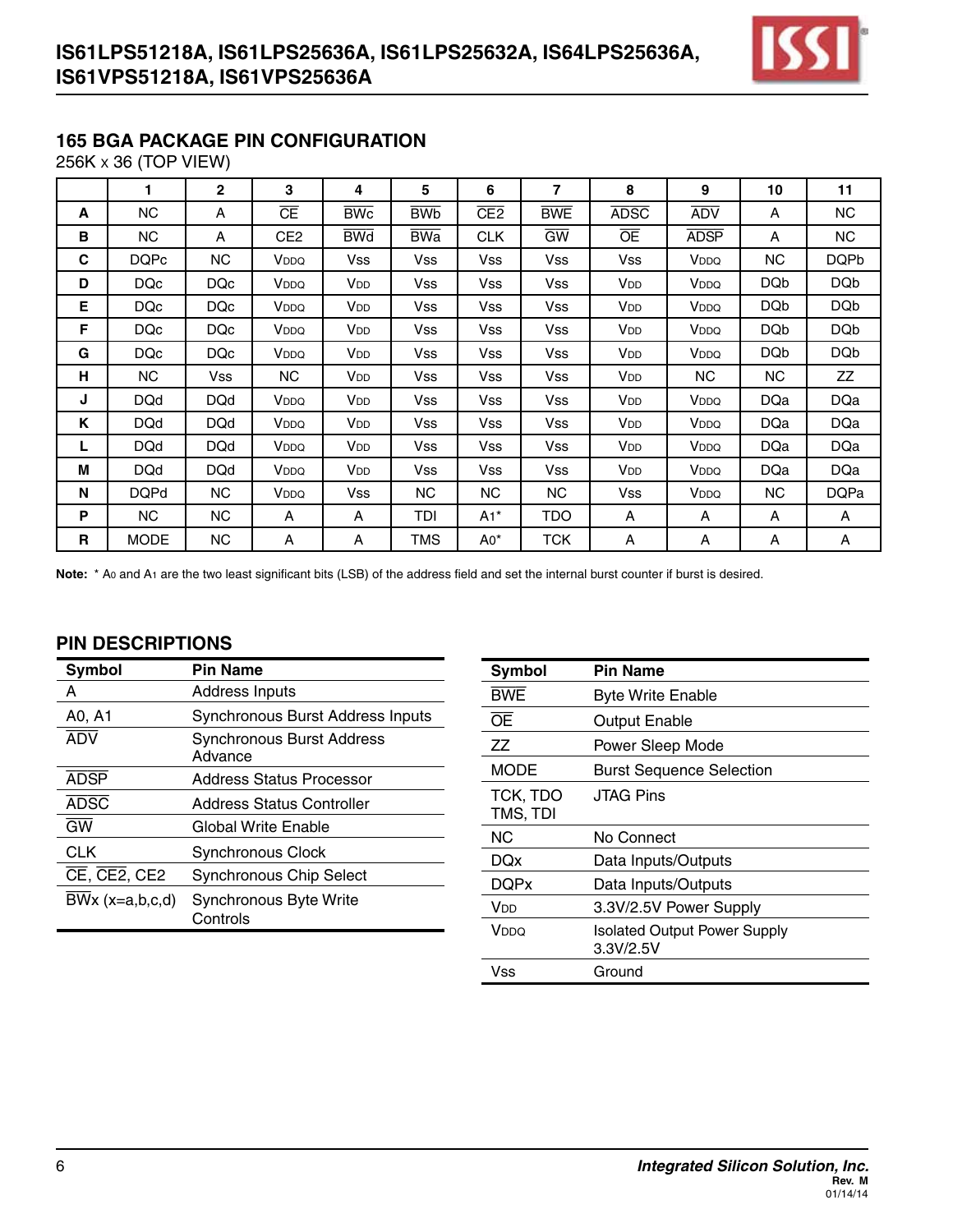

#### **165 BGA PACKAGE PIN CONFIGURATION**

512K x 18 (TOP VIEW)

|   | 1               | $\mathbf{2}$    | 3                | 4                      | 5          | 6          | $\overline{7}$  | 8                     | 9                | 10         | 11          |
|---|-----------------|-----------------|------------------|------------------------|------------|------------|-----------------|-----------------------|------------------|------------|-------------|
| A | ΝC              | A               | Œ                | <b>BW<sub>b</sub></b>  | NС         | CE2        | <b>BWE</b>      | <b>ADSC</b>           | <b>ADV</b>       | A          | A           |
| в | NC.             | A               | CE <sub>2</sub>  | NC.                    | <b>BWa</b> | <b>CLK</b> | $\overline{GW}$ | <b>OE</b>             | <b>ADSP</b>      | A          | NC          |
| С | <b>NC</b>       | <b>NC</b>       | V <sub>DDQ</sub> | <b>Vss</b>             | <b>Vss</b> | Vss        | Vss             | <b>Vss</b>            | V <sub>DDQ</sub> | <b>NC</b>  | <b>DQPa</b> |
| D | NC.             | DQ <sub>b</sub> | V <sub>DDQ</sub> | <b>V</b> <sub>DD</sub> | Vss        | Vss        | Vss             | V <sub>DD</sub>       | V <sub>DDQ</sub> | <b>NC</b>  | DQa         |
| E | NC              | DQ <sub>b</sub> | V <sub>DDQ</sub> | V <sub>DD</sub>        | Vss        | Vss        | Vss             | V <sub>DD</sub>       | V <sub>DDQ</sub> | NC.        | <b>DQa</b>  |
| F | NC              | <b>DQb</b>      | V <sub>DDQ</sub> | <b>V<sub>DD</sub></b>  | <b>Vss</b> | Vss        | Vss             | <b>V<sub>DD</sub></b> | V <sub>DDQ</sub> | NC.        | <b>DQa</b>  |
| G | NC              | DQ <sub>b</sub> | V <sub>DDQ</sub> | <b>V</b> <sub>DD</sub> | Vss        | Vss        | Vss             | V <sub>DD</sub>       | V <sub>DDQ</sub> | <b>NC</b>  | <b>DQa</b>  |
| н | NC              | Vss             | NC.              | <b>V</b> <sub>DD</sub> | Vss        | Vss        | Vss             | V <sub>DD</sub>       | NC.              | NC.        | ZZ          |
| J | <b>DQb</b>      | <b>NC</b>       | V <sub>DDQ</sub> | <b>V<sub>DD</sub></b>  | Vss        | Vss        | Vss             | <b>V<sub>DD</sub></b> | V <sub>DDQ</sub> | <b>DQa</b> | NC          |
| Κ | <b>DQb</b>      | NC.             | V <sub>DDQ</sub> | <b>V</b> <sub>DD</sub> | Vss        | Vss        | Vss             | V <sub>DD</sub>       | V <sub>DDQ</sub> | DQa        | NC          |
| L | DQ <sub>b</sub> | NC.             | V <sub>DDQ</sub> | <b>V</b> <sub>DD</sub> | Vss        | Vss        | <b>Vss</b>      | V <sub>DD</sub>       | V <sub>DDQ</sub> | <b>DQa</b> | NC.         |
| M | <b>DQb</b>      | <b>NC</b>       | V <sub>DDQ</sub> | <b>V<sub>DD</sub></b>  | <b>Vss</b> | Vss        | Vss             | <b>V<sub>DD</sub></b> | V <sub>DDQ</sub> | <b>DQa</b> | NC          |
| N | DQPb            | NC.             | V <sub>DDQ</sub> | Vss                    | NC.        | NC         | NC.             | Vss                   | V <sub>DDQ</sub> | NC.        | NC.         |
| P | NC              | <b>NC</b>       | A                | A                      | TDI        | $A1^*$     | TDO             | Α                     | Α                | A          | A           |
| R | <b>MODE</b>     | <b>NC</b>       | A                | A                      | TMS        | $A0^*$     | тск             | Α                     | A                | A          | A           |

Note: \* A<sub>0</sub> and A<sub>1</sub> are the two least significant bits (LSB) of the address field and set the internal burst counter if burst is desired.

| Symbol                                     | <b>Pin Name</b>                           |
|--------------------------------------------|-------------------------------------------|
| А                                          | <b>Address Inputs</b>                     |
| A0, A1                                     | Synchronous Burst Address Inputs          |
| <b>ADV</b>                                 | Synchronous Burst Address<br>Advance      |
| <b>ADSP</b>                                | Address Status Processor                  |
| <b>ADSC</b>                                | Address Status Controller                 |
| <b>GW</b>                                  | Global Write Enable                       |
| <b>CLK</b>                                 | <b>Synchronous Clock</b>                  |
| $\overline{CE}$ , $\overline{CE2}$ , $CE2$ | <b>Synchronous Chip Select</b>            |
| $BWx (x=a,b)$                              | <b>Synchronous Byte Write</b><br>Controls |

| <b>Symbol</b>        | <b>Pin Name</b>                                  |
|----------------------|--------------------------------------------------|
| <b>BWE</b>           | <b>Byte Write Enable</b>                         |
| ŌE                   | <b>Output Enable</b>                             |
| ΖZ                   | Power Sleep Mode                                 |
| <b>MODE</b>          | <b>Burst Sequence Selection</b>                  |
| TCK, TDO<br>TMS, TDI | <b>JTAG Pins</b>                                 |
|                      |                                                  |
| <b>NC</b>            | No Connect                                       |
| <b>DQx</b>           | Data Inputs/Outputs                              |
| <b>DOPx</b>          | Data Inputs/Outputs                              |
| V <sub>DD</sub>      | 3.3V/2.5V Power Supply                           |
| V <sub>DDQ</sub>     | <b>Isolated Output Power Supply</b><br>3.3V/2.5V |
| Vss                  | Ground                                           |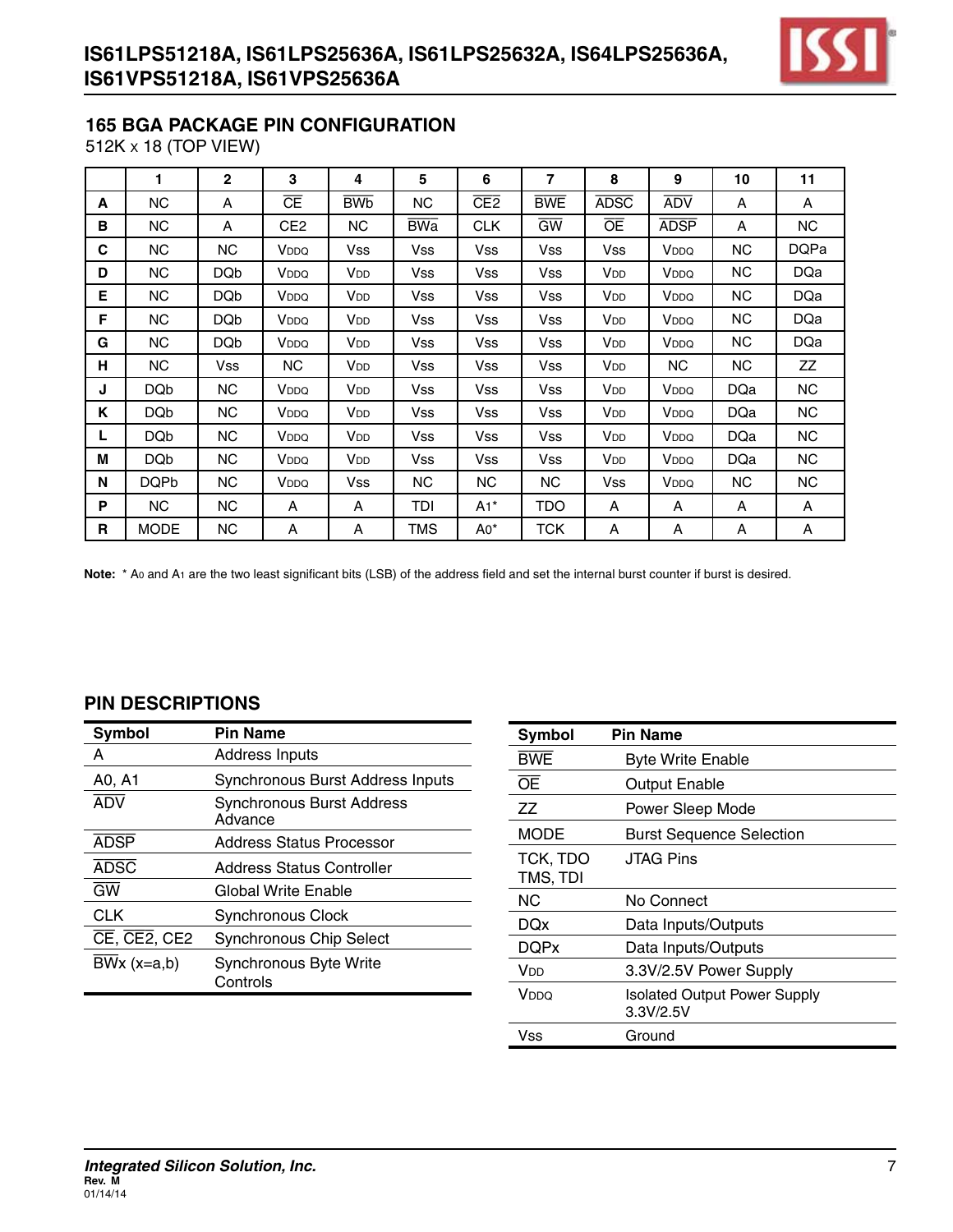

## **PIN CONFIGURATION**



#### **100-Pin QFP (256K x 36)**

| A0, A1                       | Synchronous Address Inputs. These<br>pins must tied to the two LSBs of the<br>address bus. |
|------------------------------|--------------------------------------------------------------------------------------------|
| А                            | Synchronous Address Inputs                                                                 |
| <b>ADSC</b>                  | <b>Synchronous Controller Address Status</b>                                               |
| <b>ADSP</b>                  | Synchronous Processor Address Status                                                       |
| <b>ADV</b>                   | Synchronous Burst Address Advance                                                          |
| <b>BWa-BWd</b>               | Synchronous Byte Write Enable                                                              |
| <b>BWE</b>                   | Synchronous Byte Write Enable                                                              |
| $CE, \overline{CE2}$ , $CE2$ | Synchronous Chip Enable                                                                    |
| CI K                         | Synchronous Clock                                                                          |

| DQa-DQd     | Synchronous Data Input/Output                      |
|-------------|----------------------------------------------------|
| DQPa-DQPd   | Parity Data Input/Output                           |
| <b>GW</b>   | <b>Synchronous Global Write Enable</b>             |
| <b>MODE</b> | <b>Burst Sequence Mode Selection</b>               |
| ŌĒ          | <b>Output Enable</b>                               |
| Vnn         | 3.3V/2.5V Power Supply                             |
| Vnno        | <b>Isolated Output Buffer Supply:</b><br>3.3V/2.5V |
| Vss         | Ground                                             |
| 77          | Snooze Enable                                      |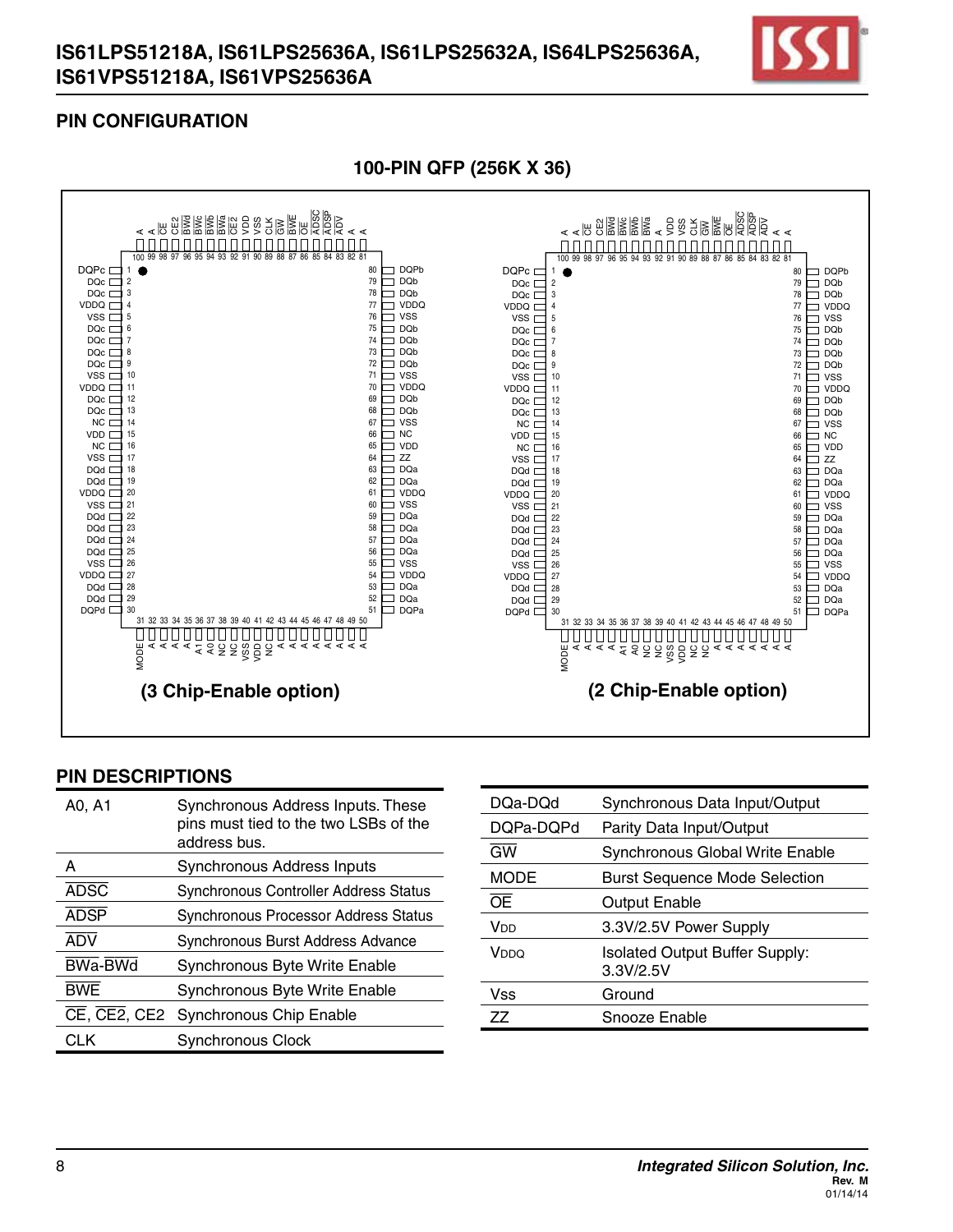

#### **PIN CONFIGURATION**





| A0, A1                                                | Synchronous Address Inputs. These<br>pins must tied to the two LSBs of the<br>address bus. |
|-------------------------------------------------------|--------------------------------------------------------------------------------------------|
| A                                                     | Synchronous Address Inputs                                                                 |
| <b>ADSC</b>                                           | Synchronous Controller Address Status                                                      |
| <b>ADSP</b>                                           | Synchronous Processor Address Status                                                       |
| <b>ADV</b>                                            | Synchronous Burst Address Advance                                                          |
| <b>BWa-BWd</b>                                        | Synchronous Byte Write Enable                                                              |
| <b>BWE</b>                                            | Synchronous Byte Write Enable                                                              |
| $\overline{\text{CE}}$ , $\overline{\text{CE}}$ , CE2 | Synchronous Chip Enable                                                                    |
| CLK                                                   | <b>Synchronous Clock</b>                                                                   |

| DQa-DQd         | Synchronous Data Input/Output                      |
|-----------------|----------------------------------------------------|
| <b>GW</b>       | Synchronous Global Write Enable                    |
| <b>MODE</b>     | <b>Burst Sequence Mode Selection</b>               |
| ŌE              | <b>Output Enable</b>                               |
| V <sub>DD</sub> | 3.3V/2.5V Power Supply                             |
| Vnno            | <b>Isolated Output Buffer Supply:</b><br>3.3V/2.5V |
| Vss             | Ground                                             |
| 77              | Snooze Enable                                      |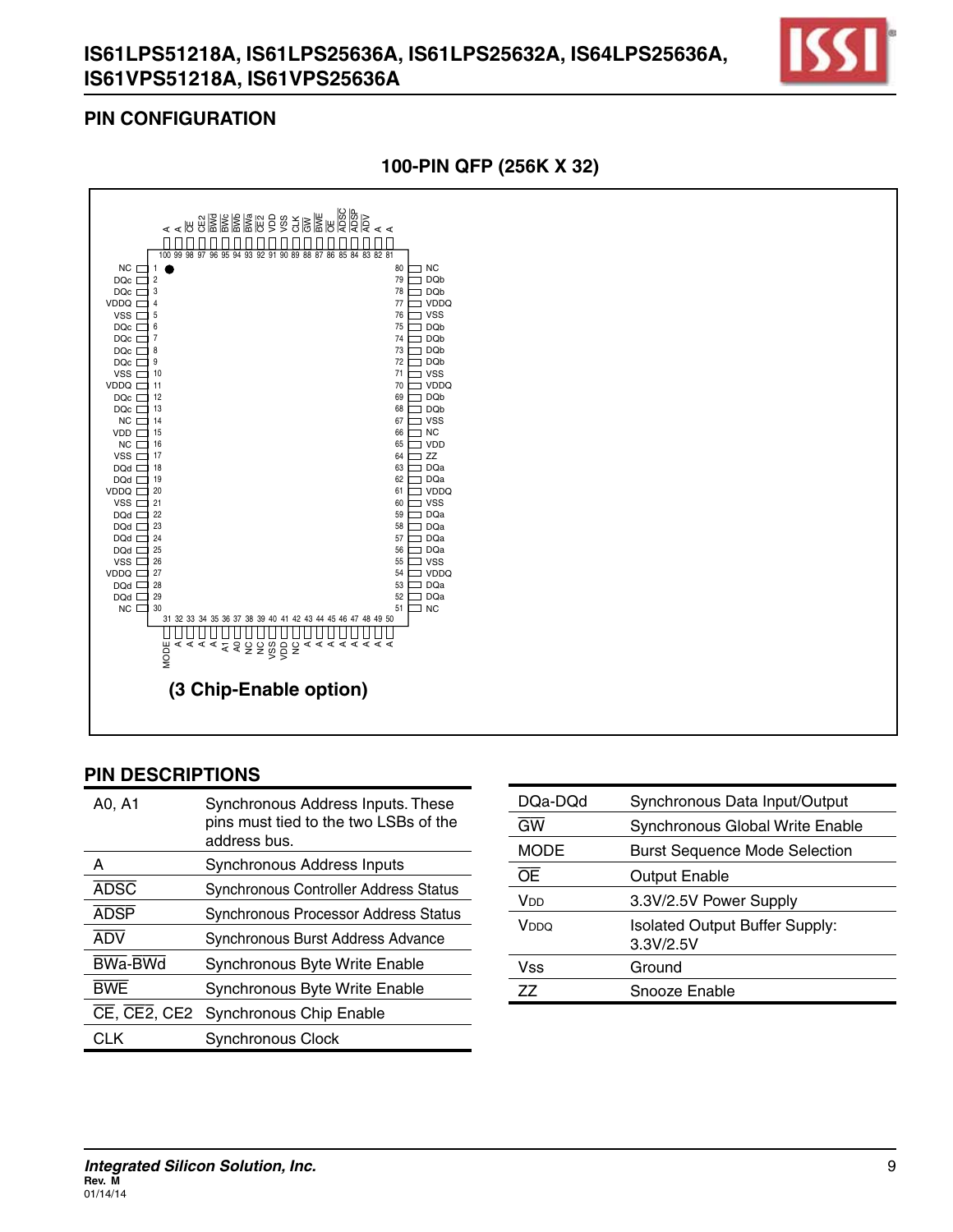

## **PIN CONFIGURATION**



| A0, A1                                  | Synchronous Address Inputs. These<br>pins must tied to the two LSBs of the<br>address bus. |
|-----------------------------------------|--------------------------------------------------------------------------------------------|
| А                                       | Synchronous Address Inputs                                                                 |
| <b>ADSC</b>                             | <b>Synchronous Controller Address Status</b>                                               |
| <b>ADSP</b>                             | Synchronous Processor Address Status                                                       |
| ADV                                     | Synchronous Burst Address Advance                                                          |
| BWa-BWb                                 | Synchronous Byte Write Enable                                                              |
| <b>BWE</b>                              | Synchronous Byte Write Enable                                                              |
| $\overline{CE}$ , CE2, $\overline{CE2}$ | Synchronous Chip Enable                                                                    |
| <b>CLK</b>                              | <b>Synchronous Clock</b>                                                                   |
| DQa-DQb                                 | Synchronous Data Input/Output                                                              |

| DQPa-DQPb   | Parity Data I/O; DQPa is parity for<br>DQa1-8; DQPb is parity for DQb1-8 |
|-------------|--------------------------------------------------------------------------|
| <b>GW</b>   | Synchronous Global Write Enable                                          |
| <b>MODE</b> | <b>Burst Sequence Mode Selection</b>                                     |
| ŌĒ          | Output Enable                                                            |
| Vnn         | 3.3V/2.5V Power Supply                                                   |
| Vnno        | <b>Isolated Output Buffer Supply:</b><br>3.3V/2.5V                       |
| Vss         | Ground                                                                   |
| 77          | Snooze Enable                                                            |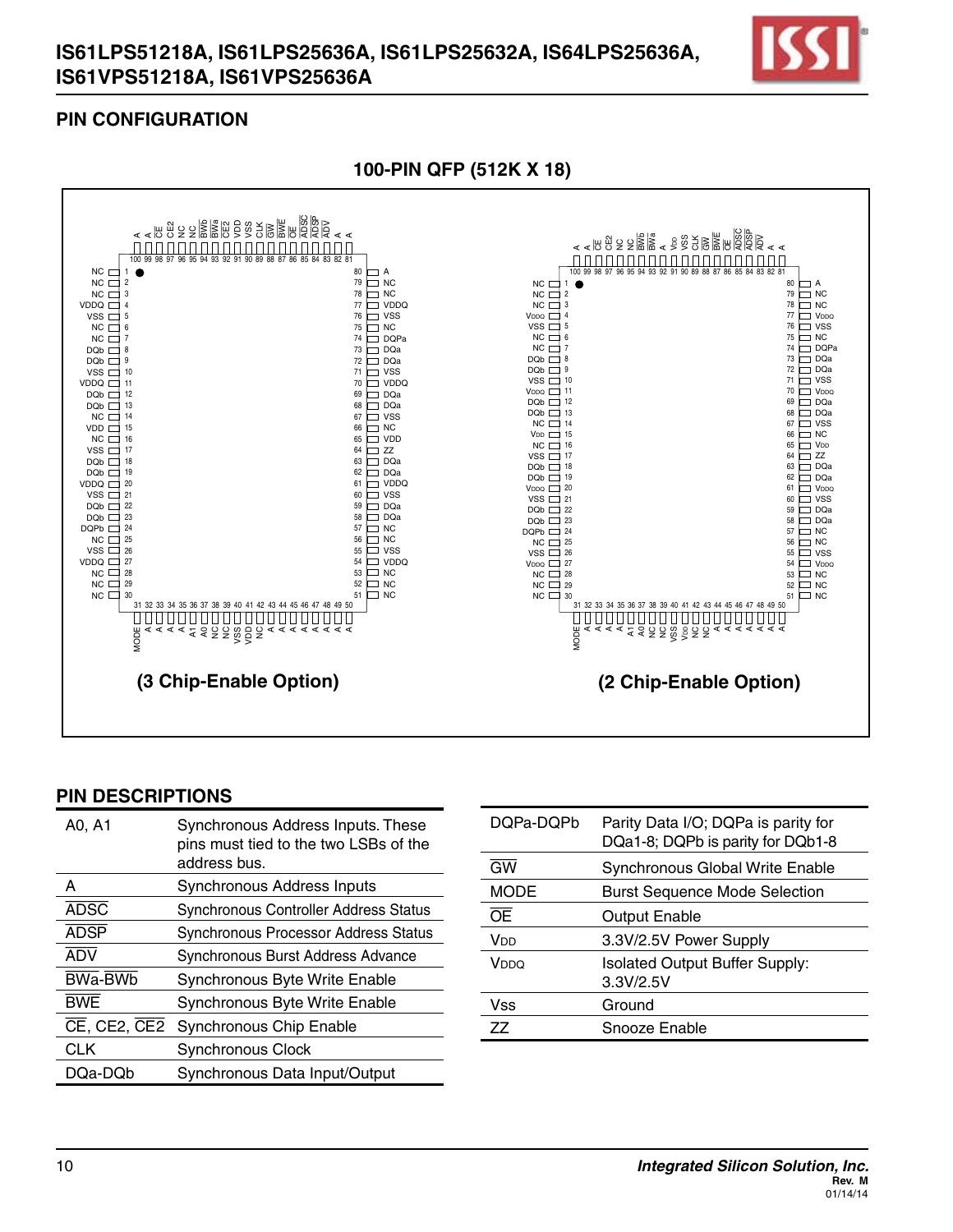# **IS61LPS51218A, IS61LPS25636A, IS61LPS25632A, IS64LPS25636A, IS61VPS51218A, IS61VPS25636A**



#### **TRUTH TABLE(1-8)**

| . <u>. .</u> .              |                 |                        |                 |                 |           |              |             |              |                |           |            |           |
|-----------------------------|-----------------|------------------------|-----------------|-----------------|-----------|--------------|-------------|--------------|----------------|-----------|------------|-----------|
| <b>OPERATION</b>            | <b>ADDRESS</b>  | $\overline{\text{CE}}$ | CE <sub>2</sub> | CE <sub>2</sub> | <b>ZZ</b> | <b>ADSP</b>  | <b>ADSC</b> | <b>ADV</b>   | <b>WRITE</b>   | <b>OE</b> | <b>CLK</b> | <b>DQ</b> |
| Deselect Cycle, Power-Down  | None            | $\mathsf{H}$           | χ               | χ               |           | X            |             | Χ            | χ              | χ         | ĿΗ         | High-Z    |
| Deselect Cycle, Power-Down  | None            |                        | χ               |                 |           |              | χ           | χ            | χ              | χ         | ĿΗ         | High-Z    |
| Deselect Cycle, Power-Down  | None            |                        | Н               | χ               |           |              | χ           | χ            | χ              | X         | L-H        | High-Z    |
| Deselect Cycle, Power-Down  | None            | L                      | χ               |                 |           | H            |             | χ            | Χ              | χ         | L-H        | High-Z    |
| Deselect Cycle, Power-Down  | None            |                        | $\mathsf{H}$    | χ               |           | $\mathsf{H}$ |             | χ            | χ              | χ         | L-H        | High-Z    |
| Snooze Mode, Power-Down     | None            | Χ                      | χ               | χ               | H         | Χ            | χ           | χ            | Χ              | χ         | X          | High-Z    |
| Read Cycle, Begin Burst     | <b>External</b> | L                      | L               | Η               |           | L            | X           | Χ            | χ              | L         | L-H        | Q         |
| Read Cycle, Begin Burst     | External        |                        |                 | Η               |           |              | Χ           | χ            | Χ              | Н         | L-H        | High-Z    |
| Write Cycle, Begin Burst    | External        | L                      |                 | Η               |           | H            |             | χ            |                | χ         | L-H        | D         |
| Read Cycle, Begin Burst     | External        | L                      | L               | Η               |           | H            |             | X            | $\mathsf{H}$   | L         | L-H        | Q         |
| Read Cycle, Begin Burst     | External        | L                      |                 | Η               |           | H            |             | χ            | $\mathsf{H}$   | Η         | L-H        | High-Z    |
| Read Cycle, Continue Burst  | Next            | χ                      | χ               | χ               |           | H            | Η           | L            | $\mathsf{H}$   | L         | ĿΗ         | Q         |
| Read Cycle, Continue Burst  | Next            | Χ                      | χ               | χ               |           | $\mathsf{H}$ | Η           |              | $\mathsf{H}$   | Η         | L-H        | High-Z    |
| Read Cycle, Continue Burst  | Next            | $\mathsf{H}$           | χ               | χ               |           | χ            | Η           | L            | $\mathsf{H}$   | L         | L-H        | Q         |
| Read Cycle, Continue Burst  | Next            | Η                      | χ               | χ               |           | χ            | Η           | L            | $\mathsf{H}$   | Η         | L-H        | High-Z    |
| Write Cycle, Continue Burst | Next            | Χ                      | χ               | Χ               |           | H            | Н           |              |                | Χ         | L-H        | D         |
| Write Cycle, Continue Burst | Next            | H                      | Χ               | χ               |           | Χ            | Η           |              |                | χ         | L-H        | D         |
| Read Cycle, Suspend Burst   | Current         | Χ                      | χ               | χ               |           | H            | Η           | $\mathsf{H}$ | $\mathsf{H}$   |           | L-H        | Q         |
| Read Cycle, Suspend Burst   | Current         | χ                      | χ               | Χ               |           | H            | Η           | $\mathsf{H}$ | $\overline{H}$ | Н         | L-H        | High-Z    |
| Read Cycle, Suspend Burst   | Current         | $\mathsf{H}$           | χ               | χ               |           | χ            | Η           | $\mathsf{H}$ | $\mathsf{H}$   | L         | ĿΗ         | Q         |
| Read Cycle, Suspend Burst   | Current         | $\mathsf{H}$           | χ               | χ               |           | Χ            | Η           | H            | $\overline{H}$ | Η         | ĿΗ         | High-Z    |
| Write Cycle, Suspend Burst  | Current         | χ                      | χ               | χ               |           | H            | Η           | $\mathsf{H}$ |                | χ         | L-H        | D         |
| Write Cycle, Suspend Burst  | Current         | $\mathsf{H}$           | χ               | χ               |           | χ            | Η           | $\mathsf{H}$ |                | Χ         | L-H        | D         |

#### **NOTE:**

1. X means "Don't Care." H means logic HIGH. L means logic LOW.

- 2. For WRITE, L means one or more byte write enable signals ( $\overline{BWa-d}$ ) and  $\overline{BWE}$  are LOW or  $\overline{GW}$  is LOW. WRITE = H for all BWx, BWE, GW HIGH.
- 3. BWa enables WRITEs to DQa's and DQPa. BWb enables WRITEs to DQb's and DQPb. BWc enables WRITEs to DQc's and DQPc. BWd enables WRITEs to DQd's and DQPd. DQPa and DQPb are available on the x18 version. DQPa-DQPd are available on the x36 version.
- 4. All inputs except  $\overline{OE}$  and ZZ must meet setup and hold times around the rising edge (LOW to HIGH) of CLK.
- 5. Wait states are inserted by suspending burst.
- 6. For a WRITE operation following a READ operation,  $\overline{OE}$  must be HIGH before the input data setup time and held HIGH during the input data hold time.
- 7. This device contains circuitry that will ensure the outputs will be in High-Z during power-up.
- 8. ADSP LOW always initiates an internal READ at the L-H edge of CLK. A WRITE is performed by setting one or more byte write enable signals and BWE LOW or GW LOW for the subsequent L-H edge of CLK. See WRITE timing diagram for clarification.

| , ARTAL IRV III IADEE |                          |            |            |            |            |            |  |
|-----------------------|--------------------------|------------|------------|------------|------------|------------|--|
| <b>Function</b>       | $\overline{\mathsf{GW}}$ | <b>BWE</b> | <b>BWa</b> | <b>BWb</b> | <b>BWc</b> | <b>BWd</b> |  |
| Read                  | H                        | Н          | x          |            |            |            |  |
| Read                  | H                        |            | н          | н          | н          | н          |  |
| Write Byte 1          | H                        |            |            | н          | н          | н          |  |
| Write All Bytes       |                          |            |            |            |            |            |  |
| Write All Bytes       |                          |            |            |            |            |            |  |

## **PARTIAL TRUTH TABLE**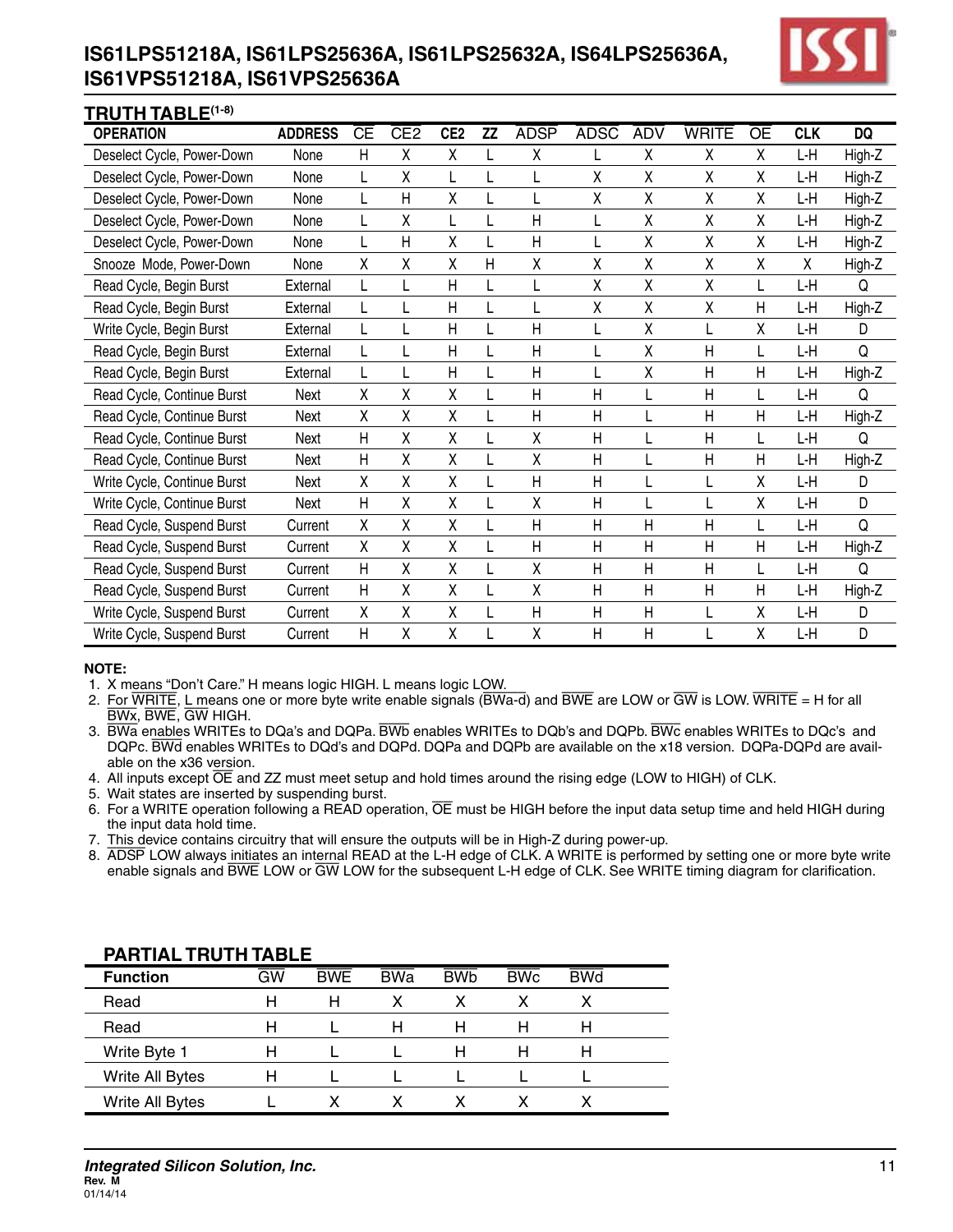

| <b>INTERLEAVED BURST ADDRESS TABLE (MODE = VDD OF NO CONNECT)</b> |                                   |                            |                            |  |  |  |  |
|-------------------------------------------------------------------|-----------------------------------|----------------------------|----------------------------|--|--|--|--|
| <b>External Address</b><br>A1 A0                                  | <b>1st Burst Address</b><br>A1 A0 | 2nd Burst Address<br>A1 A0 | 3rd Burst Address<br>A1 A0 |  |  |  |  |
| 00                                                                |                                   | 10                         |                            |  |  |  |  |
| 01                                                                | იი                                |                            |                            |  |  |  |  |
| 10                                                                |                                   | იი                         |                            |  |  |  |  |
|                                                                   |                                   |                            |                            |  |  |  |  |

#### **LINEAR BURST ADDRESS TABLE (MODE = Vss)**



#### **ABSOLUTE MAXIMUM RATINGS(1)**

| Symbol                   | <b>Parameter</b>                                              | Value                     | Unit |
|--------------------------|---------------------------------------------------------------|---------------------------|------|
| <b>T</b> st <sub>G</sub> | Storage Temperature                                           | $-55$ to $+150$           | °C   |
| P <sub>D</sub>           | Power Dissipation                                             | 1.6                       | w    |
| <b>I</b> OUT             | Output Current (per I/O)                                      | 100                       | mA   |
| VIN, VOUT                | Voltage Relative to Vss for I/O Pins                          | $-0.5$ to $V_{DDO} + 0.5$ | v    |
| <b>V<sub>IN</sub></b>    | Voltage Relative to Vss for<br>for Address and Control Inputs | $-0.5$ to $V_{DD} + 0.5$  | v    |
| Vnn                      | Voltage on VDD Supply Relative to Vss                         | $-0.5$ to 4.6             |      |

**Notes:**

1. Stress greater than those listed under ABSOLUTE MAXIMUM RATINGS may cause permanent damage to the device.This is a stress rating only and functional operation of the device at these or any other conditions above those indicated in the operational sections of this specification is not implied. Exposure to absolute maximum rating conditions for extended periods may affect reliability.

2.This device contains circuity to protect the inputs against damage due to high static voltages or electric fields; however, precautions may be taken to avoid application of any voltage higher than maximum rated voltages to this high-impedance circuit.

3. This device contains circuitry that will ensure the output devices are in High-Z at power up.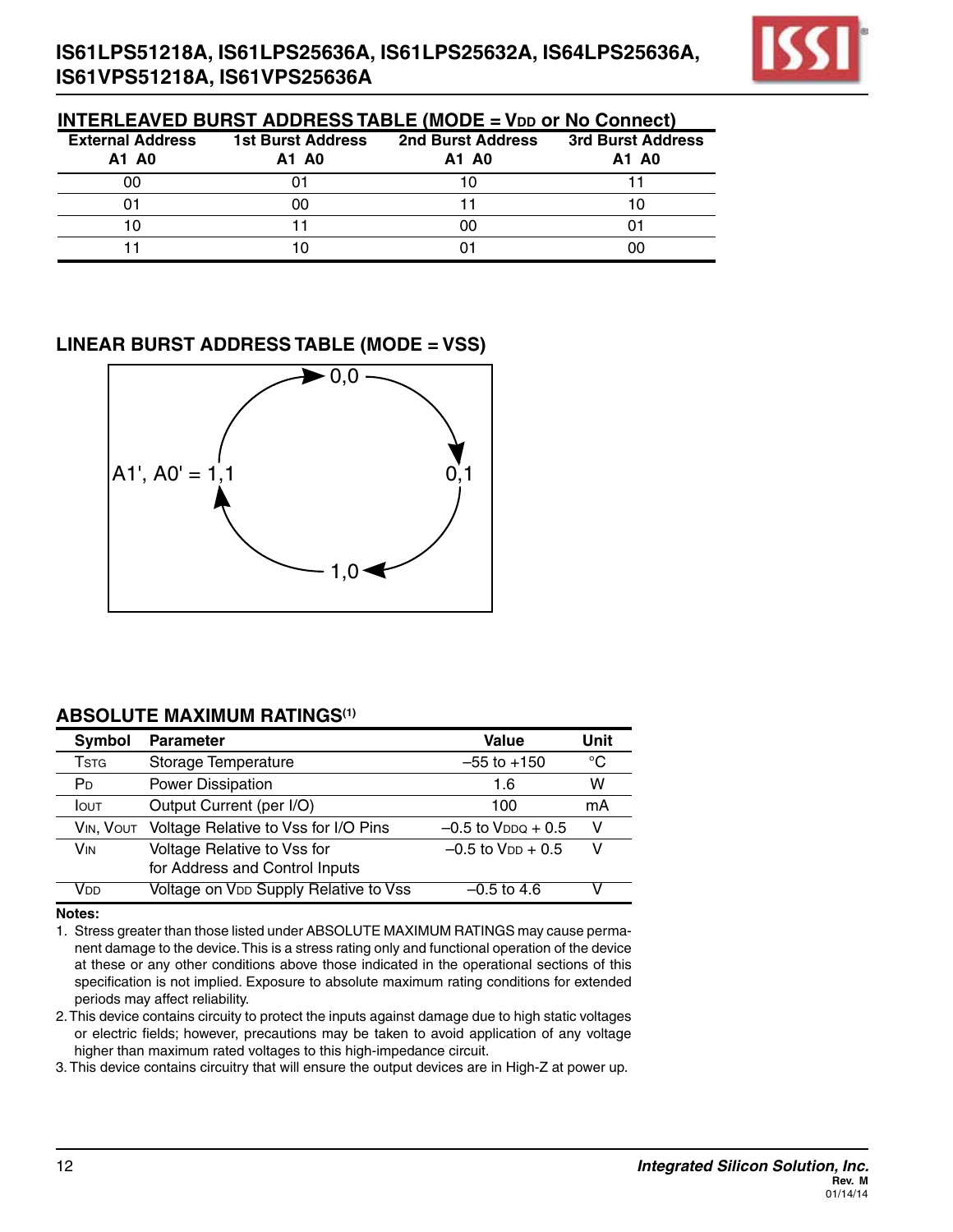

# **OPERATING RANGE (IS61LPSXXXXX)**

| Range      | <b>Ambient Temperature</b>         | VDD         | VddQ               |
|------------|------------------------------------|-------------|--------------------|
| Commercial | $0^{\circ}$ C to +70 $^{\circ}$ C  | $3.3V + 5%$ | $3.3V / 2.5V + 5%$ |
| Industrial | $-40^{\circ}$ C to $+85^{\circ}$ C | $3.3V + 5%$ | $3.3V / 2.5V + 5%$ |

## **OPERATING RANGE (IS61VPSXXXXX)**

| Range      | <b>Ambient Temperature</b>         | VDD         | VddQ         |
|------------|------------------------------------|-------------|--------------|
| Commercial | $0^{\circ}$ C to +70 $^{\circ}$ C  | $2.5V + 5%$ | $2.5V + 5\%$ |
| Industrial | $-40^{\circ}$ C to $+85^{\circ}$ C | $2.5V + 5%$ | $2.5V + 5%$  |

## **OPERATING RANGE (IS64LPSXXXXX)**

| Range      | <b>Ambient Temperature</b>          | VDD         | VddQ               |
|------------|-------------------------------------|-------------|--------------------|
| Automotive | $-40^{\circ}$ C to $+125^{\circ}$ C | $3.3V + 5%$ | $3.3V / 2.5V + 5%$ |

## **DC ELECTRICAL CHARACTERISTICS** (Over Operating Range)

|                       |                                           |                                                        | 3.3V   |                |        | 2.5V           |      |
|-----------------------|-------------------------------------------|--------------------------------------------------------|--------|----------------|--------|----------------|------|
| Symbol                | <b>Parameter</b>                          | <b>Test Conditions</b>                                 | Min.   | Max.           | Min.   | Max.           | Unit |
| <b>VOH</b>            | Output HIGH Voltage                       | $I_{OH} = -4.0$ mA (3.3V)<br>$I$ OH = $-1.0$ mA (2.5V) | 2.4    |                | 2.0    |                | v    |
| VOL                   | Output LOW Voltage                        | $I_{OL} = 8.0$ mA (3.3V)<br>$I_{OL} = 1.0$ mA (2.5V)   |        | 0.4            |        | 0.4            | v    |
| <b>V<sub>IH</sub></b> | Input HIGH Voltage                        |                                                        | 2.0    | $V_{DD}$ + 0.3 | 1.7    | $V_{DD} + 0.3$ | v    |
| VIL                   | Input LOW Voltage                         |                                                        | $-0.3$ | 0.8            | $-0.3$ | 0.7            | v    |
| ĪЦ                    | Input Leakage Current                     | $Vss \leq V_{IN} \leq V_{DD}^{(1)}$                    | -5     | 5              | -5     | 5              | μA   |
| <b>ILO</b>            | Output Leakage Current Vss ≤ Vout ≤ VDDQ, | $\overline{OF}$ = $VIH$                                | -5     | 5              | -5     | 5              | μA   |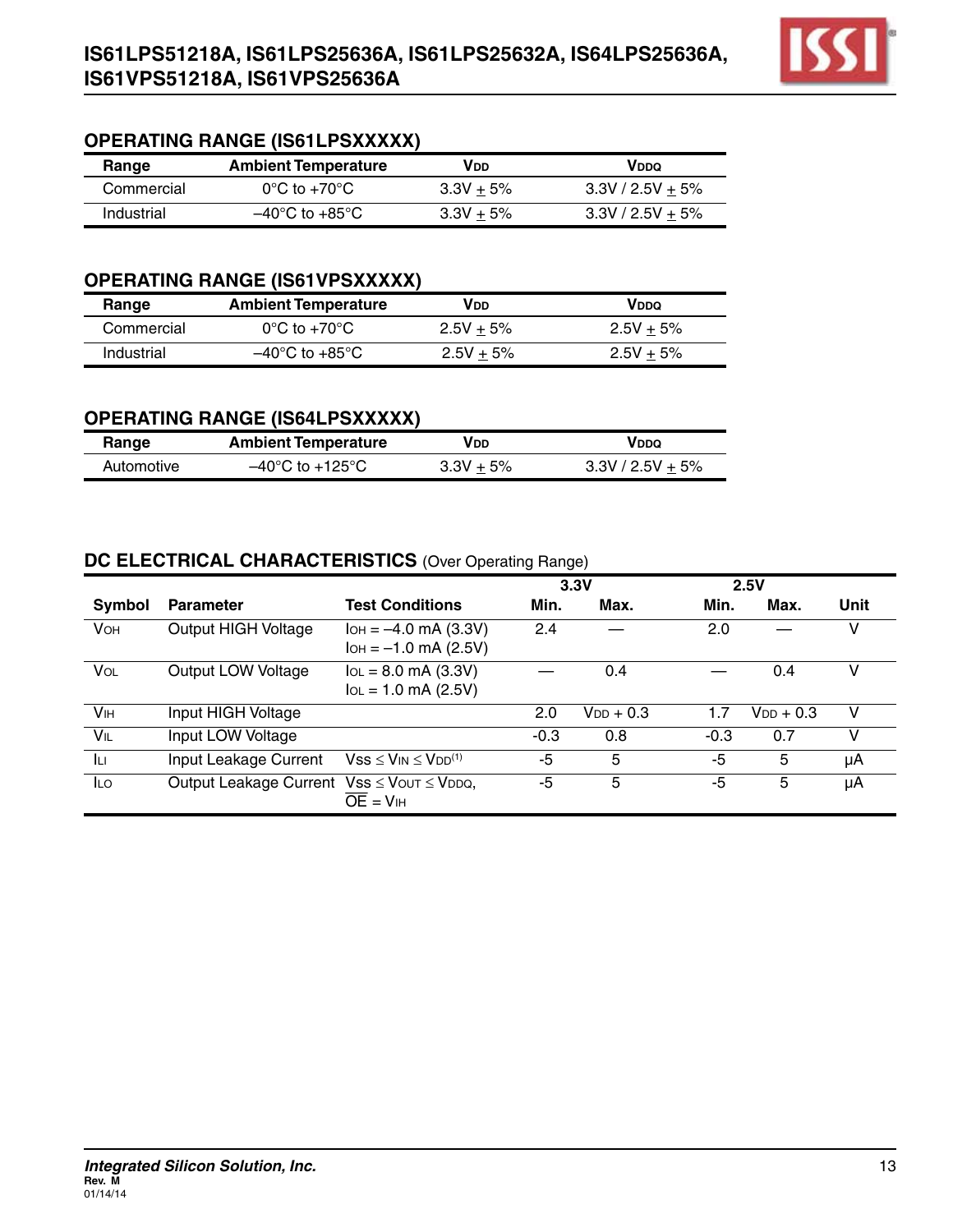

|              |                        |                                                                                                  |             |                      | $\sim$ $\prime$ |     |                      |                      |     |      |
|--------------|------------------------|--------------------------------------------------------------------------------------------------|-------------|----------------------|-----------------|-----|----------------------|----------------------|-----|------|
|              |                        |                                                                                                  |             | $-250$<br><b>MAX</b> |                 |     | $-200$<br><b>MAX</b> | $-166$<br><b>MAX</b> |     |      |
| Symbol       | <b>Parameter</b>       | <b>Test Conditions</b>                                                                           | Temp. range | x18                  | x36             | x18 | x36                  | x18                  | x36 | Unit |
| Icc          | <b>AC Operating</b>    | Device Selected,                                                                                 | Com.        | 275                  | 275             | 250 | 250                  | 225                  | 225 | mA   |
|              | <b>Supply Current</b>  | $\overline{OE}$ = V <sub>IH</sub> , ZZ $\leq$ V <sub>IL</sub> ,                                  | Ind.        | 300                  | 300             | 275 | 275                  | 250                  | 250 |      |
|              |                        | All Inputs $\leq 0.2V$ or<br>$\geq$ V <sub>DD</sub> $-$ 0.2V,                                    | Auto.       |                      |                 |     |                      | 300                  | 300 |      |
|              |                        | Cycle Time $\geq$ tkc min.                                                                       |             |                      |                 |     |                      |                      |     |      |
| <b>I</b> SB  | <b>Standby Current</b> | Device Deselected,                                                                               | Com.        | 150                  | 150             | 150 | 150                  | 150                  | 150 | mA   |
|              | <b>TTL Input</b>       | $V_{DD} = Max.,$                                                                                 | Ind.        | 150                  | 150             | 150 | 150                  | 150                  | 150 |      |
|              |                        | All Inputs $\leq$ V <sub>IL</sub> or $\geq$ V <sub>IH</sub> ,<br>$ZZ \leq V \rvert L$ , f = Max. | Auto.       |                      |                 |     |                      | 200                  | 200 |      |
| <b>I</b> SBI | <b>Standby Current</b> | Device Deselected,                                                                               | Com.        | 100                  | 100             | 100 | 100                  | 100                  | 100 | mA   |
|              | <b>CMOS Input</b>      | $V_{DD} = Max.$                                                                                  | Ind.        | 105                  | 105             | 105 | 105                  | 105                  | 105 |      |
|              |                        | $V_{IN}$ $<$ $V_{SS}$ $+$ 0.2V or                                                                | Auto.       |                      |                 |     |                      | 130                  | 130 |      |
|              |                        | $>$ Vnn – 0.2V<br>$f = 0$                                                                        |             |                      |                 |     |                      |                      |     |      |

# **POWER SUPPLY CHARACTERISTICS<sup>(1)</sup>** (Over Operating Range)

**Note:**

1. MODE pin has an internal pullup and should be tied to VDD or Vss. It exhibits ±100µA maximum leakage current when tied to  $\leq$  $Vss + 0.2V$  or  $\geq VDD - 0.2V$ .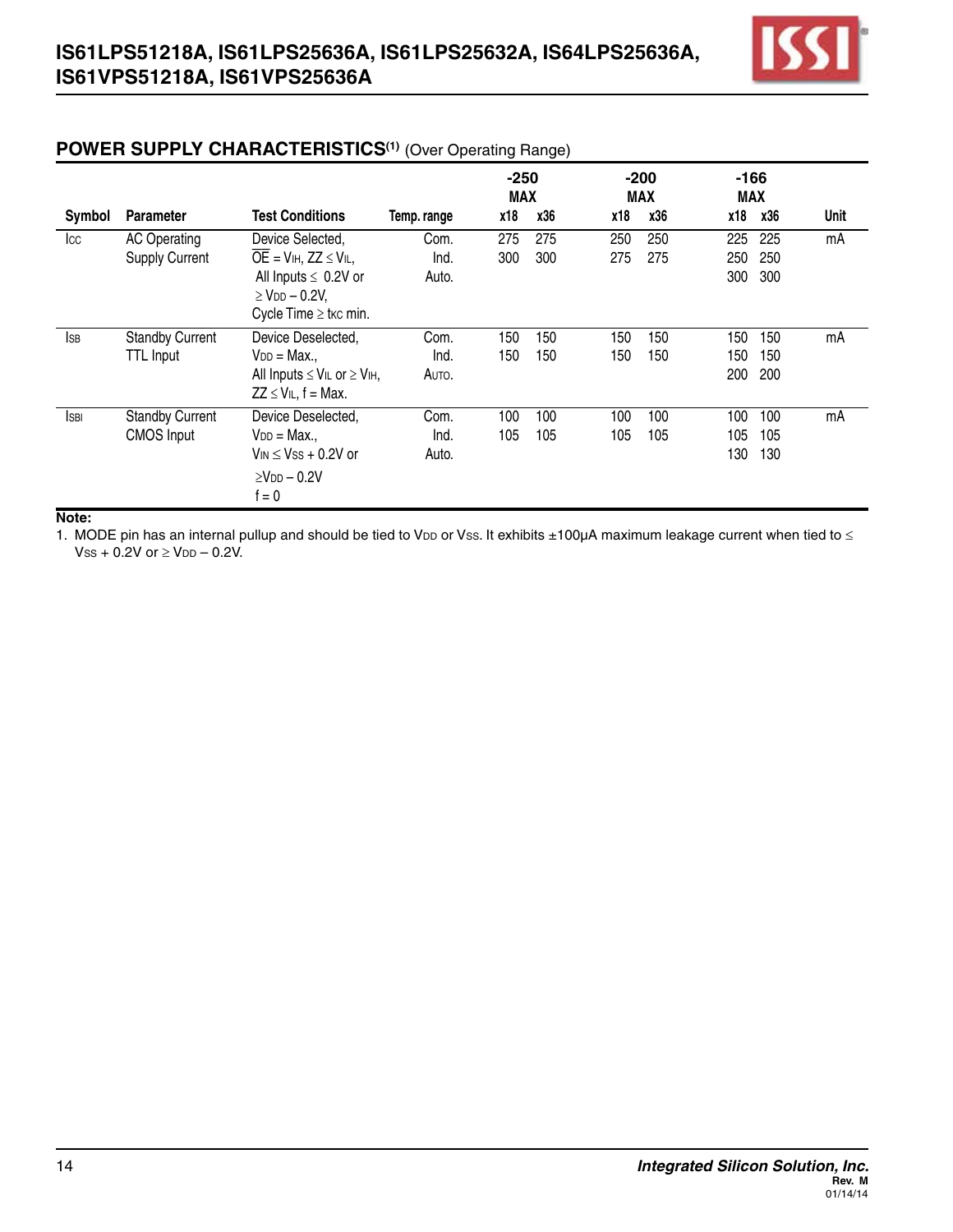

#### **CAPACITANCE(1,2)**

| <b>Symbol</b> | <b>Parameter</b>         | <b>Conditions</b> | Max. | Unit |
|---------------|--------------------------|-------------------|------|------|
| CіN           | Input Capacitance        | $V_{IN} = 0V$     |      | рF   |
| Соит          | Input/Output Capacitance | Vουτ = 0V         |      | рF   |

**Notes:**

1. Tested initially and after any design or process changes that may affect these parameters.

2. Test conditions:  $Ta = 25^{\circ}C$ ,  $f = 1$  MHz,  $V_{DD} = 3.3V$ .

## **3.3V I/O AC TEST CONDITIONS**

| <b>Parameter</b>                                | Unit                |
|-------------------------------------------------|---------------------|
| Input Pulse Level                               | 0V to 3.0V          |
| Input Rise and Fall Times                       | $1.5$ ns            |
| Input and Output Timing<br>and Refe rence Level | 1.5V                |
| Output Load                                     | See Figures 1 and 2 |

## **AC TEST LOADS**



**Figure 1**



**Figure 2**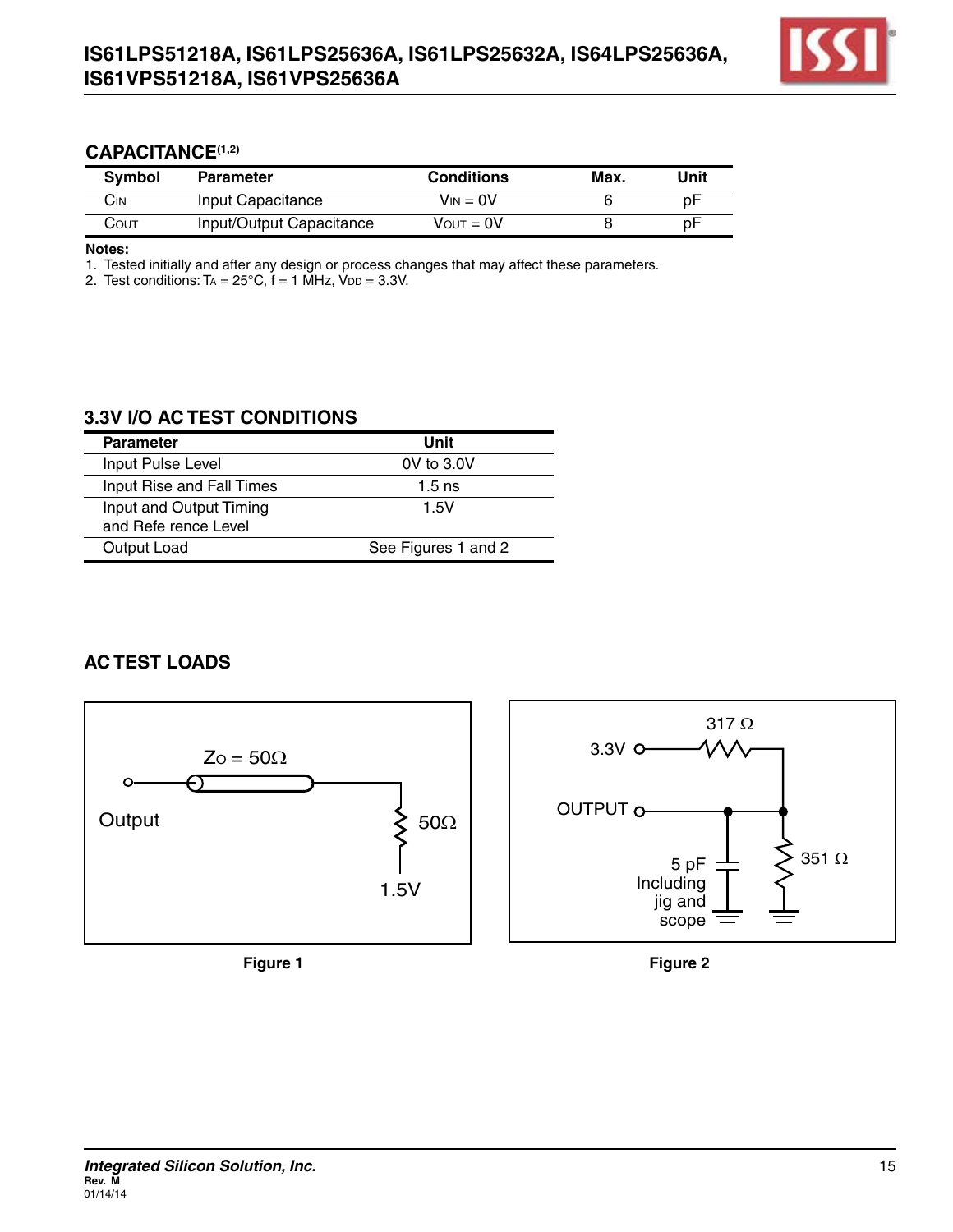

## **2.5V I/O AC TEST CONDITIONS**

| <b>Parameter</b>                               | Unit                |
|------------------------------------------------|---------------------|
| Input Pulse Level                              | $0V$ to $2.5V$      |
| Input Rise and Fall Times                      | $1.5$ ns            |
| Input and Output Timing<br>and Reference Level | 1.25V               |
| Output Load                                    | See Figures 3 and 4 |

# **2.5 I/O OUTPUT LOAD EQUIVALENT**

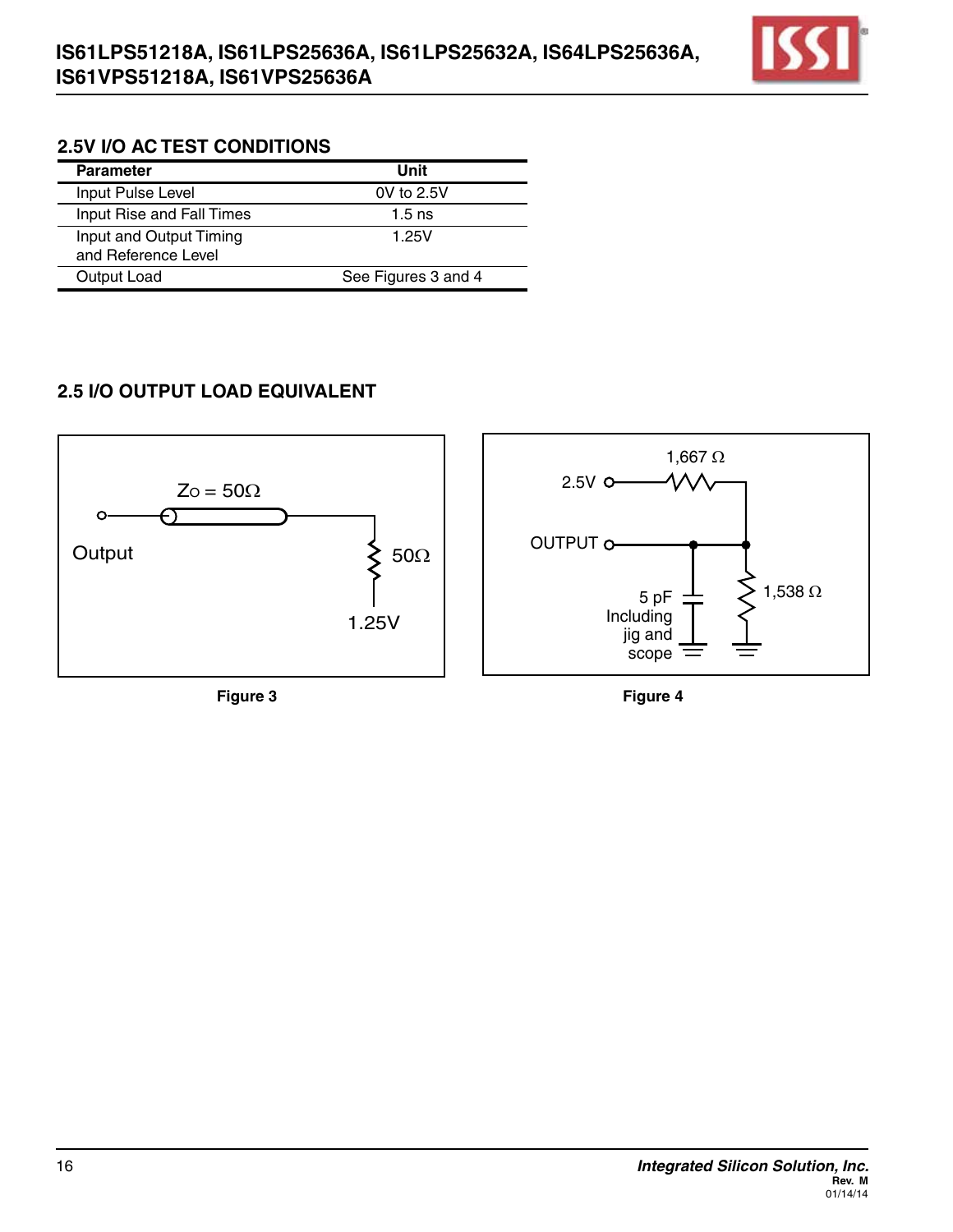

## **READ/WRITE CYCLE SWITCHING CHARACTERISTICS** (Over Operating Range)

|                                  |                                 |                          | $-250$                   |                          | $-200$                   | $-166$                   |                          |            |
|----------------------------------|---------------------------------|--------------------------|--------------------------|--------------------------|--------------------------|--------------------------|--------------------------|------------|
| Symbol                           | <b>Parameter</b>                | Min.                     | Max.                     | Min.                     | Max.                     | Min.                     | Max.                     | Unit       |
| fMAX                             | <b>Clock Frequency</b>          | $\overline{\phantom{0}}$ | 250                      | $\overline{\phantom{0}}$ | 200                      | $\overline{\phantom{0}}$ | 166                      | <b>MHz</b> |
| tkc                              | <b>Cycle Time</b>               | 4.0                      | —                        | $\overline{5}$           | —                        | 6                        | —                        | ns         |
| tkh                              | <b>Clock High Time</b>          | $\overline{1.7}$         | —                        | $\overline{2}$           | $\overline{\phantom{0}}$ | 2.4                      | —                        | ns         |
| tkl                              | <b>Clock Low Time</b>           | $\overline{1.7}$         | $\overline{\phantom{0}}$ | $\overline{2}$           | $\overline{\phantom{0}}$ | 2.3                      | $\overline{\phantom{0}}$ | ns         |
| tkQ                              | <b>Clock Access Time</b>        | $\overline{\phantom{0}}$ | 2.6                      | $\overline{\phantom{0}}$ | 3.1                      | $\overline{\phantom{0}}$ | 3.8                      | ns         |
| $t$ <sub>KQX</sub> $(2)$         | Clock High to Output Invalid    | 0.8                      |                          | 1.5                      | $\overline{\phantom{0}}$ | 1.5                      | $\overline{\phantom{0}}$ | ns         |
| $t$ KQL $Z^{(2,3)}$              | Clock High to Output Low-Z      | 0.8                      | —                        | $\overline{1}$           | $\overline{\phantom{0}}$ | 1.5                      | —                        | ns         |
| $t$ KQHZ $(2,3)$                 | Clock High to Output High-Z     | $\overline{\phantom{0}}$ | 2.6                      | $\overline{\phantom{0}}$ | 3.0                      | 3.5                      | $\overline{\phantom{0}}$ | ns         |
| to <sub>EQ</sub>                 | Output Enable to Output Valid   | $\overline{\phantom{0}}$ | 2.6                      | $\overline{\phantom{0}}$ | $\overline{3.1}$         | 3.5                      | $\overline{\phantom{0}}$ | ns         |
| $\overline{{\sf toELZ}^{(2,3)}}$ | Output Enable to Output Low-Z   | $\pmb{0}$                | $\overline{\phantom{0}}$ | 0                        | $\overline{\phantom{0}}$ | $\overline{0}$           | $\overline{\phantom{0}}$ | ns         |
| $toEHZ^{(2,3)}$                  | Output Disable to Output High-Z | $\overline{\phantom{0}}$ | 2.6                      |                          | 3.0                      | 3.5                      | $\overline{\phantom{0}}$ | ns         |
| tas                              | <b>Address Setup Time</b>       | $\overline{1.2}$         | $\overline{\phantom{0}}$ | 1.4                      | $\overline{\phantom{0}}$ | 1.7                      | $\overline{\phantom{0}}$ | ns         |
| tws                              | Read/Write Setup Time           | 1.2                      | —                        | 1.4                      | $\overline{\phantom{0}}$ | 1.7                      | $\overline{\phantom{0}}$ | ns         |
| tcEs                             | Chip Enable Setup Time          | 1.2                      | —                        | 1.4                      | $\overline{\phantom{0}}$ | 1.7                      | $\overline{\phantom{0}}$ | ns         |
| tavs                             | Address Advance Setup Time      | 1.2                      | —                        | 1.4                      | —                        | 1.7                      | —                        | ns         |
| tss                              | ADSP, ADSC Setup Time           | 1.2                      | —                        | 1.4                      | —                        | 1.7                      | —                        | ns         |
| tps                              | Data Setup Time                 | 1.2                      | $\overline{\phantom{0}}$ | 1.4                      |                          | 1.7                      | —                        | ns         |
| tah                              | Address Hold Time               | 0.3                      | $\overline{\phantom{0}}$ | 0.4                      | $\overline{\phantom{0}}$ | 0.7                      | $\overline{\phantom{0}}$ | ns         |
| twh                              | Write Hold Time                 | 0.3                      | —                        | 0.4                      | $\overline{\phantom{0}}$ | 0.7                      | $\overline{\phantom{0}}$ | ns         |
| tcEH                             | Chip Enable Hold Time           | 0.3                      | —                        | 0.4                      | $\overline{\phantom{0}}$ | 0.7                      | —                        | ns         |
| tavh                             | Address Advance Hold Time       | 0.3                      | —                        | 0.4                      | —                        | 0.7                      |                          | ns         |
| tsh                              | ADSP, ADSC Hold Time            | 0.3                      | $\overline{\phantom{0}}$ | 0.4                      | —                        | 0.7                      | $\overline{\phantom{0}}$ | ns         |
| t <sub>DH</sub>                  | Data Hold Time                  | 0.3                      | —                        | 0.4                      | $\overline{\phantom{0}}$ | 0.7                      | —                        | ns         |
| t <sub>PDS</sub>                 | ZZ High to Power Down           | $\overline{\phantom{0}}$ | $\overline{c}$           | $\overline{\phantom{0}}$ | $\overline{c}$           | $\overline{\phantom{0}}$ | 2                        | cyc        |
| tpus                             | ZZ Low to Power Down            | —                        | $\sqrt{2}$               | —                        | $\overline{2}$           | —                        | $\overline{c}$           | cyc        |

#### **Note:**

1. Configuration signal MODE is static and must not change during normal operation.

2. Guaranteed but not 100% tested. This parameter is periodically sampled.

3. Tested with load in Figure 2.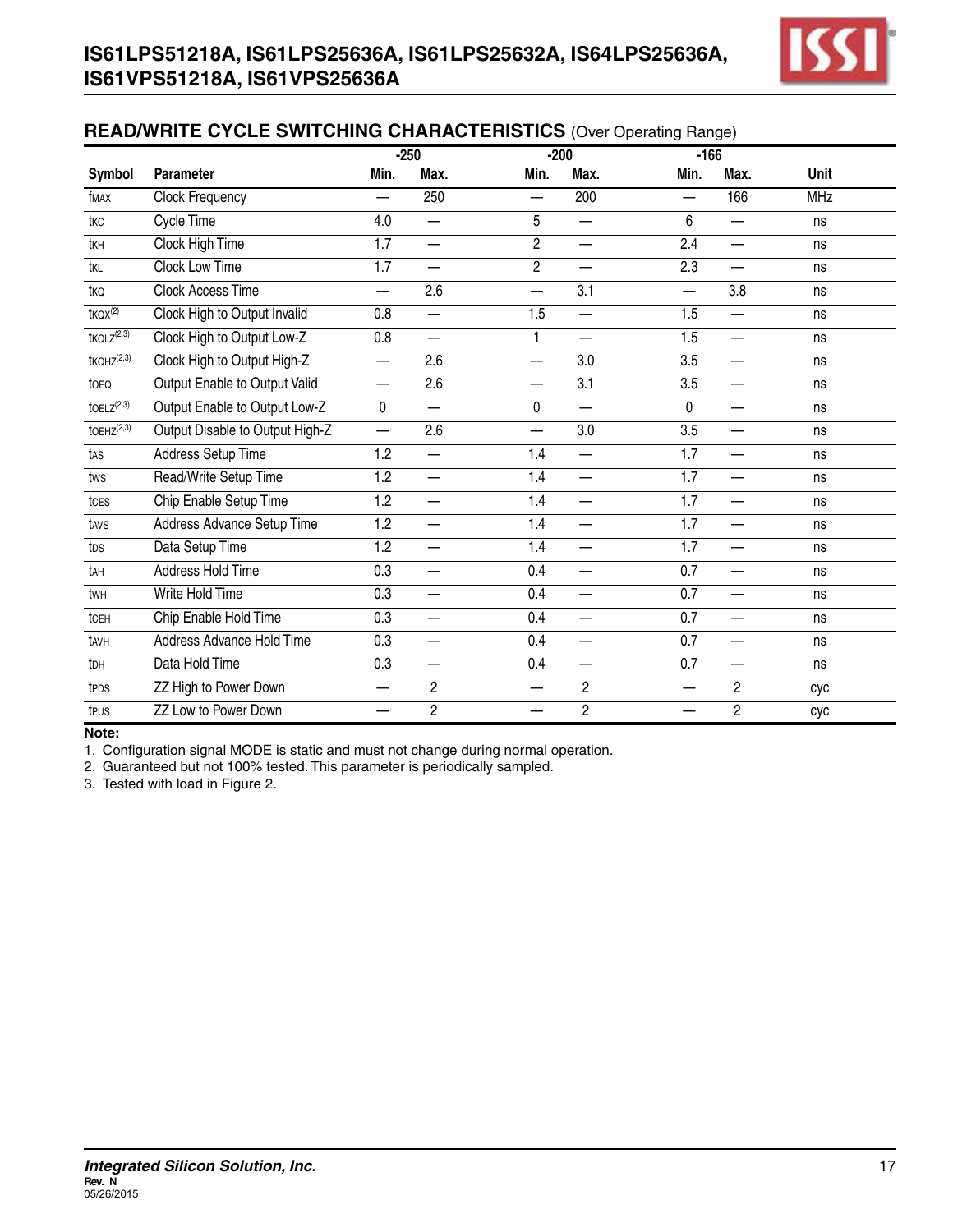

## **READ/WRITE CYCLE TIMING**

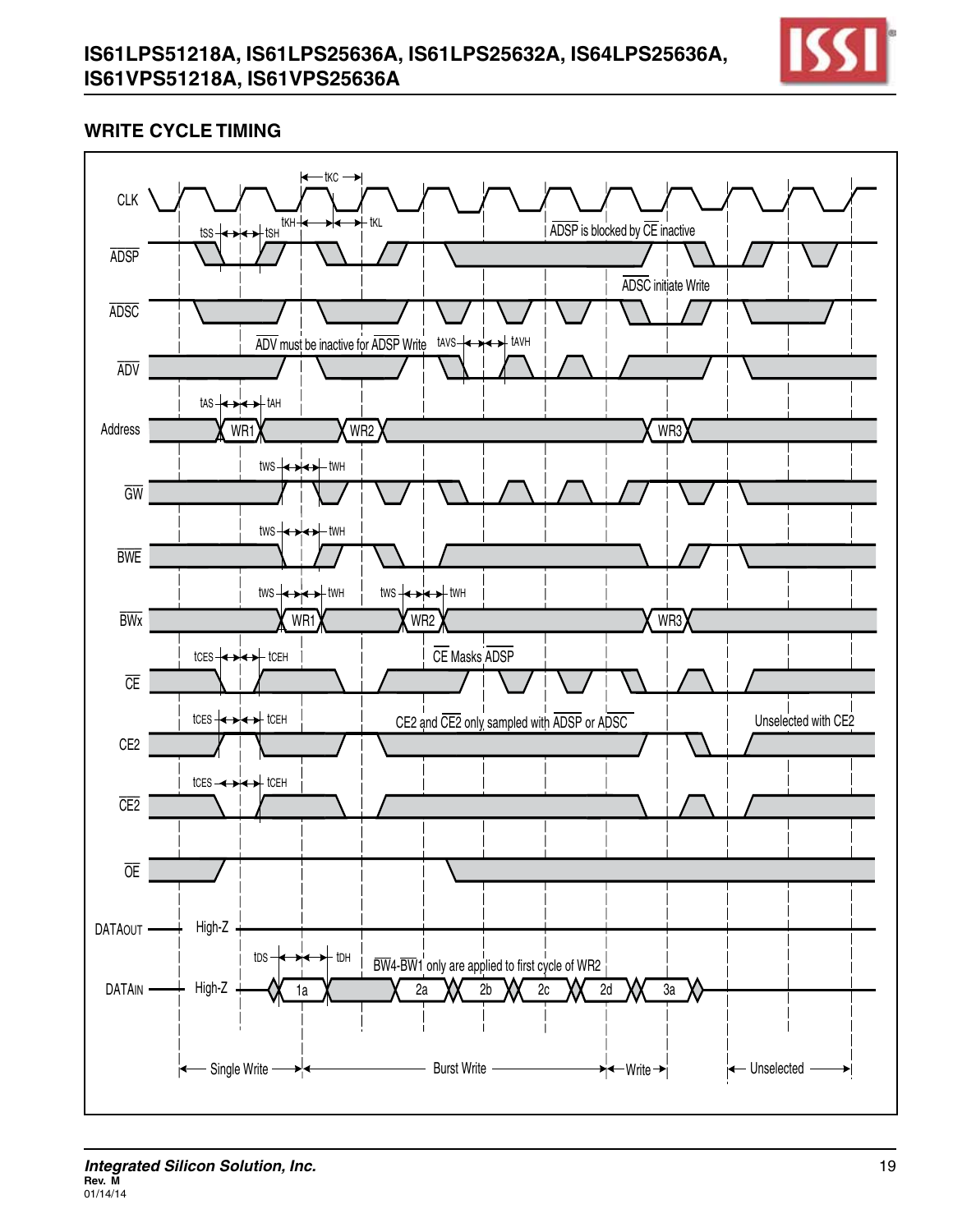

## **SNOOZE MODE ELECTRICAL CHARACTERISTICS**

| Symbol            | <b>Parameter</b>                   | <b>Conditions</b> | <b>Temperature</b><br>Range |   | Min. Max. | Unit  |
|-------------------|------------------------------------|-------------------|-----------------------------|---|-----------|-------|
| ISB <sub>2</sub>  | Current during SNOOZE MODE         | $ZZ \geq Vih$     | Com.                        |   | 50        | mA    |
|                   |                                    |                   | Ind.                        |   | 60        |       |
|                   |                                    |                   | Auto.                       |   | 75        |       |
| t <sub>PDS</sub>  | ZZ active to input ignored         |                   |                             |   | 2         | cycle |
| teus              | ZZ inactive to input sampled       |                   |                             | 2 |           | cycle |
| tzzı              | ZZ active to SNOOZE current        |                   |                             |   | 2         | cycle |
| t <sub>RZZI</sub> | ZZ inactive to exit SNOOZE current |                   |                             | 0 |           | ns    |

## **SNOOZE MODE TIMING**

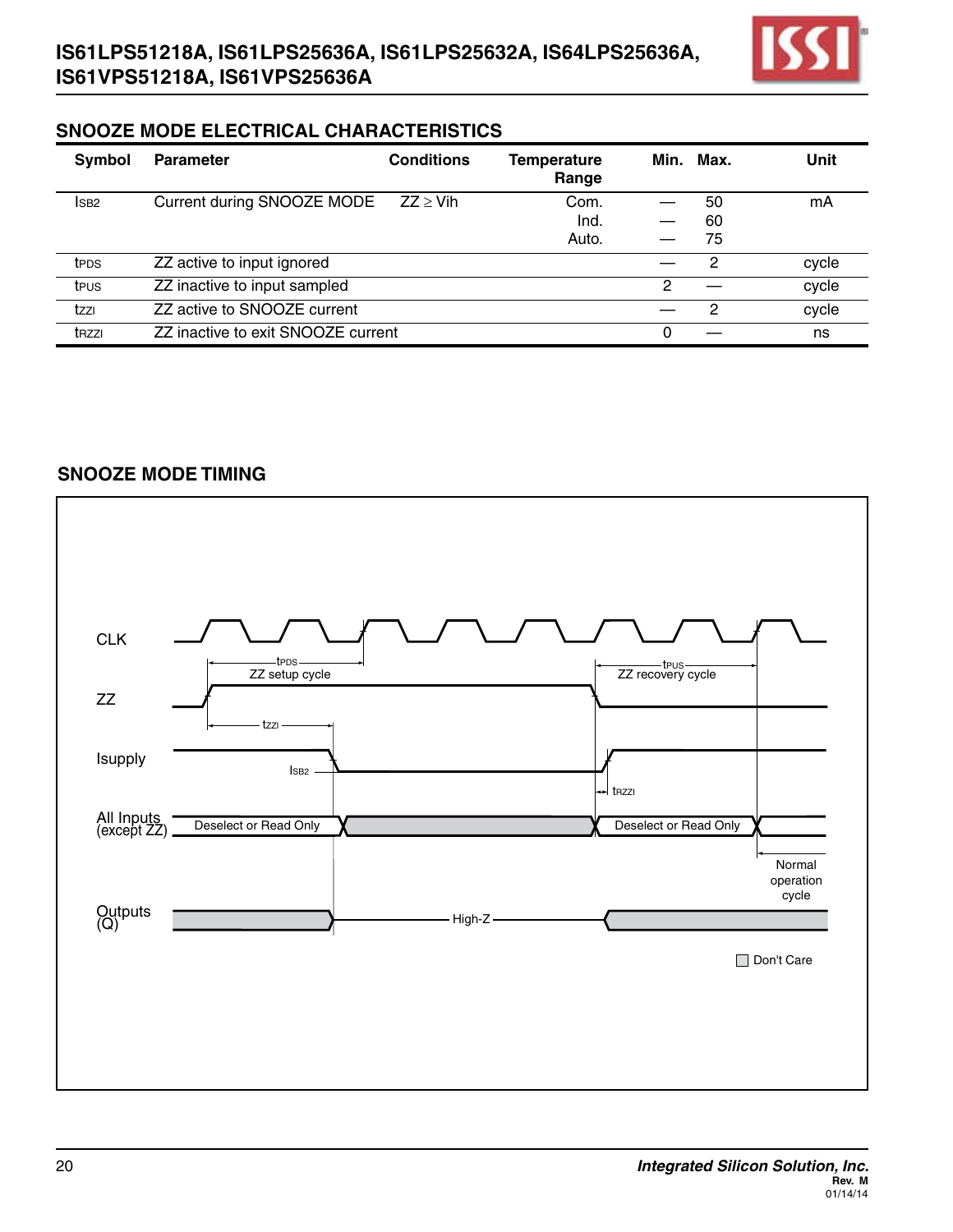

## **IEEE 1149.1 Serial Boundary Scan (JTAG)**

The IS61LPS/VPSxxxxxx products have a serial boundary scan Test Access Port (TAP) in the BGA package only. (The QFP package not available.) This port operates in accordance with IEEEStandard 1149.1-1900, but does not include all functions required for full 1149.1 compliance. These functions from the IEEE specification are excluded because they place added delay in the critical speed path of the SRAM. The TAP controller operates in a manner that does not conflict with the performance of other devices using 1149.1 fully compliant TAPs. The TAP operates using JEDEC standard 2.5V I/O logic levels.

## **Disabling the JTAG Feature**

The SRAM can operate without using the JTAG feature. To disable the TAP controller, TCK must be tied LOW (Vss) to prevent clocking of the device. TDI and TMS are internally pulled up and may be disconnected. They may alternately be connected to VDD through a pull-up resistor. TDO should be left disconnected.On power-up, the device will start in a reset state which will not interfere with the device operation.

## **Test Access Port (TAP) - Test Clock**

The test clock is only used with the TAP controller. All inputs are captured on the rising edge of TCK and outputs are driven from the falling edge of TCK.

## **Test Mode Select (TMS)**

The TMS input is used to send commands to the TAP controller and is sampled on the rising edge of TCK. This pin may be left disconnected if theTAP is not used.The pin is internally pulled up, resulting in a logic HIGH level.

## **Test Data -In (TDI)**

The TDI pin is used to serially input information to the registers and can be connected to the input of any register. The register between TDI and TDO is chosen by the instruction loaded into the TAP instruction register. For information on instruction register loading, see the TAP Controller State Diagram. TDI is internally pulled up and can be disconnected if the TAP is unused in an application. TDI is connected to the Most Significant Bit (MSB) on any register.



## **tap controller block diagram**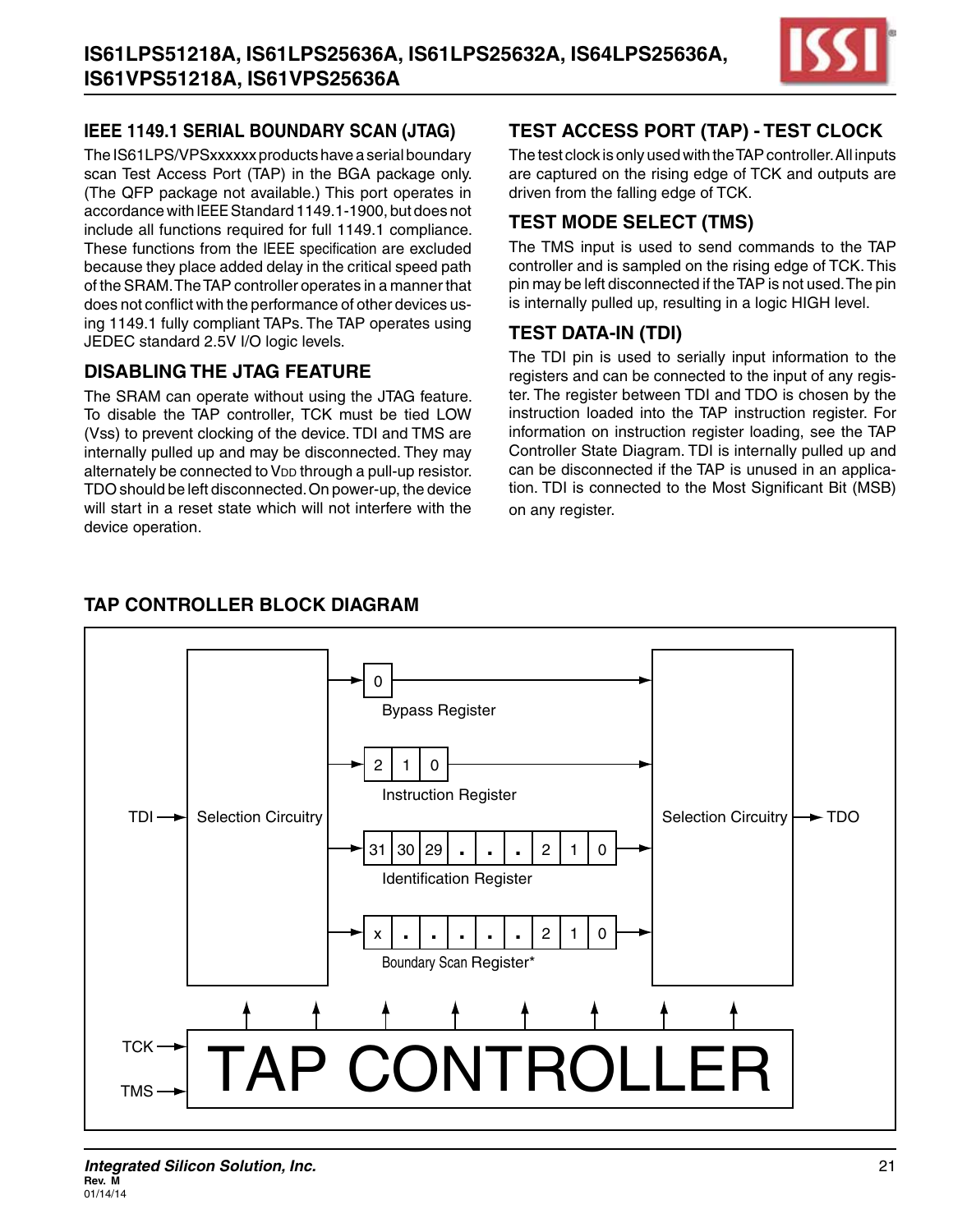

## **Test Data Out (TDO)**

The TDO output pin is used to serially clock data-out from the registers.The output is active depending on the current state of the TAP state machine (see TAP Controller State Diagram).The output changes on the falling edge of TCK and TDO is connected to the Least Significant Bit (LSB) of any register.

## **Performing a TAP Reset**

A Reset is performed by forcing TMS HIGH (VDD) for five rising edges of TCK. RESET may be performed while the SRAM is operating and does not affect its operation. At power-up, the TAP is internally reset to ensure that TDO comes up in a high-Z state.

## **TAP Registers**

Registers are connected between the TDI and TDO pins and allow data to be scanned into and out of the SRAM test circuitry**.** Only one register can be selected at a time through the instruction registers. Data is serially loaded into the TDI pin on the rising edge of TCK and output on the TDO pin on the falling edge of TCK.

#### **Instruction Register**

Three-bit instructions can be serially loaded into the instruction register.This register is loaded when it is placed between the TDI and TDO pins. (See TAP Controller Block Diagram) At power-up, the instruction register is loaded with the IDCODE instruction. It is also loaded with the IDCODE instruction if the controller is placed in a reset state as previously described.

When the TAP controller is in the CaptureIR state, the two least significant bits are loaded with a binary "01"pattern to allow for fault isolation of the board level serial test path.

#### **Bypass Register**

To save time when serially shifting data through registers, it is sometimes advantageous to skip certain states. The bypass register is a single-bit register that can be placed between TDI and TDO pins.This allows data to be shifted through the SRAM with minimal delay. The bypass reg-

## **Identification Register Definitions**

ister is set LOW (Vss) when the BYPASS instruction is executed.

#### **Boundary Scan Register**

The boundary scan register is connected to all input and output pins on the SRAM. Several no connect (NC) pins are also included in the scan register to reserve pins for higher density devices. The x36 configuration has a 75-bit-long register and the x18 configuration also has a 75-bit-long register. The boundary scan register is loaded with the contents of the RAM Input and Output ring when the TAP controller is in the Capture-DR state and then placed between the TDI and TDO pins when the controller is moved to the Shift-DR state. The EXTEST, SAMPLE/PRELOAD and SAMPLE-Z instructions can be used to capture the contents of the Input and Output ring.

The Boundary Scan Order tables show the order in which the bits are connected.Each bit corresponds to one of the bumps on the SRAM package.The MSB of the register is connected to TDI, and the LSB is connected to TDO.

#### **Scan Register Sizes**

| Register             | <b>Bit Size</b> | <b>Bit Size</b> |  |
|----------------------|-----------------|-----------------|--|
| <b>Name</b>          | (x18)           | (x36)           |  |
| Instruction          | з               | З               |  |
| <b>Bypass</b>        |                 |                 |  |
| ID                   | 32              | 32              |  |
| <b>Boundary Scan</b> | 75              | 75              |  |

#### **Identification (ID) Register**

The ID register is loaded with a vendor-specific, 32-bit code during theCapture-DRstatewhen the IDCODEcommand is loaded to the instruction register. The IDCODE is hardwired into the SRAM and can be shifted out when the TAP controller is in the Shift-DR state.The ID register has vendor code and other information described in the Identification Register Definitions table.

| <b>Instruction Field</b> | <b>Description</b>                           | 256K x 36    | 512K x 18    |
|--------------------------|----------------------------------------------|--------------|--------------|
| Revision Number (31:28)  | Reserved for version number.                 | <b>XXXX</b>  | <b>XXXX</b>  |
| Device Depth (27:23)     | Defines depth of SRAM. 256K or 512K          | 00111        | 01000        |
| Device Width (22:18)     | Defines width of the SRAM. x36 or x18        | 00100        | 00011        |
| ISSI Device ID (17:12)   | Reserved for future use.                     | <b>XXXXX</b> | <b>XXXXX</b> |
| ISSI JEDEC ID (11:1)     | Allows unique identification of SRAM vendor. | 00011010101  | 00011010101  |
| ID Register Presence (0) | Indicate the presence of an ID register.     |              |              |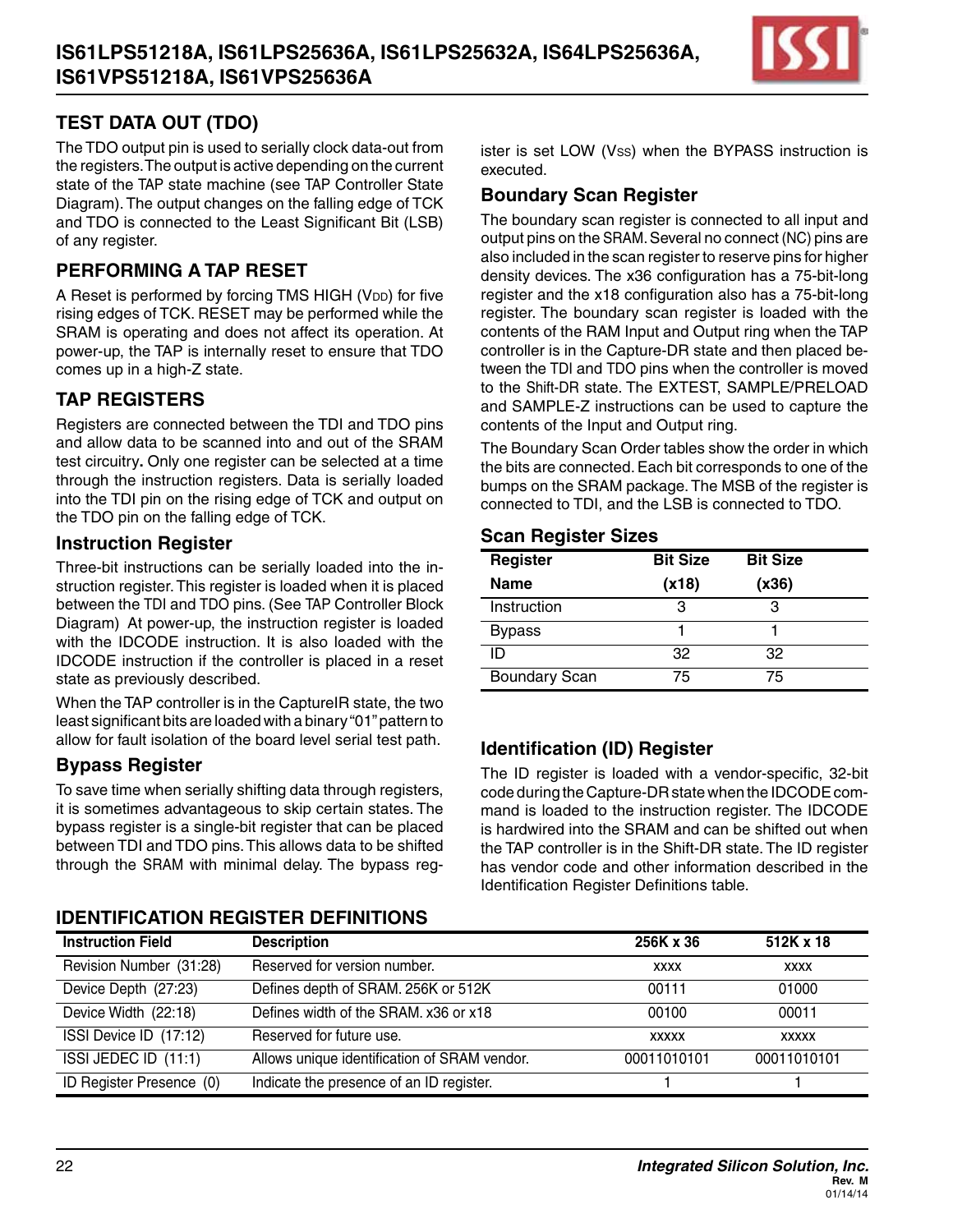

## **TAP Instruction Set**

Eight instructions are possible with the three-bit instruction register and all combinations are listed in the Instruction Code table. Three instructions are listed as RESERVED and should not be used and the other five instructions are described below. The TAP controller used in this SRAM is not fully compliant with the 1149.1 convention because some mandatory instructions are not fully implemented. The TAP controller cannot be used to load address, data or control signals and cannot preload the Input or Output buffers.The SRAM does not implement the 1149.1 commands EXTEST or INTEST or the PRELOAD portion of SAMPLE/ PRELOAD; instead it performs a capture of the Inputs and Output ring when these instructions are executed. Instructions are loaded into the TAP controller during the Shift-IR state when the instruction register is placed between TDI and TDO. During this state, instructions are shifted from the instruction register through the TDI and TDO pins. To execute an instruction once it is shifted in, theTAP controller must be moved into the Update-IR state.

## **EXTEST**

EXTEST is a mandatory 1149.1 instruction which is to be executed whenever the instruction register is loaded with all 0s. Because EXTEST is not implemented in the TAP controller, this device is not 1149.1 standard compliant. The TAP controller recognizes an all-0 instruction. When an EXTEST instruction is loaded into the instruction register, the SRAM responds as if a SAMPLE/PRELOAD instruction has been loaded. There is a difference between the instructions, unlike the SAMPLE/PRELOAD instruction, EXTEST places the SRAM outputs in a High-Z state.

## **IDCODE**

The IDCODE instruction causes a vendor-specific, 32 bit code to be loaded into the instruction register. It also places the instruction register between the TDI and TDO pins and allows the IDCODE to be shifted out of the device when the TAP controller enters the Shift-DR state. The IDCODE instruction is loaded into the instruction register upon power-up or whenever the TAP controller is given a test logic reset state.

## **SAMPLE-Z**

The SAMPLE-Z instruction causes the boundary scan register to be connected between the TDI and TDO pins when the TAP controller is in a Shift-DR state. It also places all SRAM outputs into a High-Z state.

#### **SAMPLE/PRELOAD**

SAMPLE/PRELOADisa1149.1mandatoryinstruction.The PRELOAD portion of this instruction is not implemented, so the TAP controller is not fully 1149.1 compliant.When the SAMPLE/PRELOAD instruction is loaded to the instruction register and the TAP controller is in the Capture-DR state, a snapshot of data on the inputs and output pins is captured in the boundary scan register.

It is important to realize that the TAP controller clock operates at a frequency up to 10 MHz, while the SRAM clock runs more than an order of magnitude faster. Because of the clock frequency differences, it is possible that during the Capture-DR state, an input or output will under-go a transition. The TAP may attempt a signal capture while in transition (metastable state). The device will not be harmed, but there is no guarantee of the value that will be captured or repeatable results.

To guarantee that the boundary scan register will capture the correct signal value, the SRAM signal must be stabilized long enough to meet the TAP controller's capture set-up plus hold times (tcs and tch).To insure that theSRAM clock input is captured correctly, designs need a way to stop (or slow) the clock during a SAMPLE/PRELOAD instruction. If this is not an issue, it is possible to capture all other signals and simply ignore the value of the CLK captured in the boundary scan register.

Once the data is captured, it is possible to shift out the data by putting the TAP into the Shift-DR state. This places the boundary scan register between the TDI and TDO pins.

Note that since the PRELOAD part of the command is not implemented, putting the TAP into the Update to the Update-DR state while performing a SAMPLE/PRELOAD instruction will have the same effect as the Pause-DR command.

## **Bypass**

When the BYPASS instruction is loaded in the instruction register and the TAP is placed in a Shift-DR state, the bypass register is placed between the TDI and TDO pins. The advantage of the BYPASS instruction is that it shortens the boundary scan path when multiple devices are connected together on a board.

## **Reserved**

These instructions are not implemented but are reserved for future use. Do not use these instructions.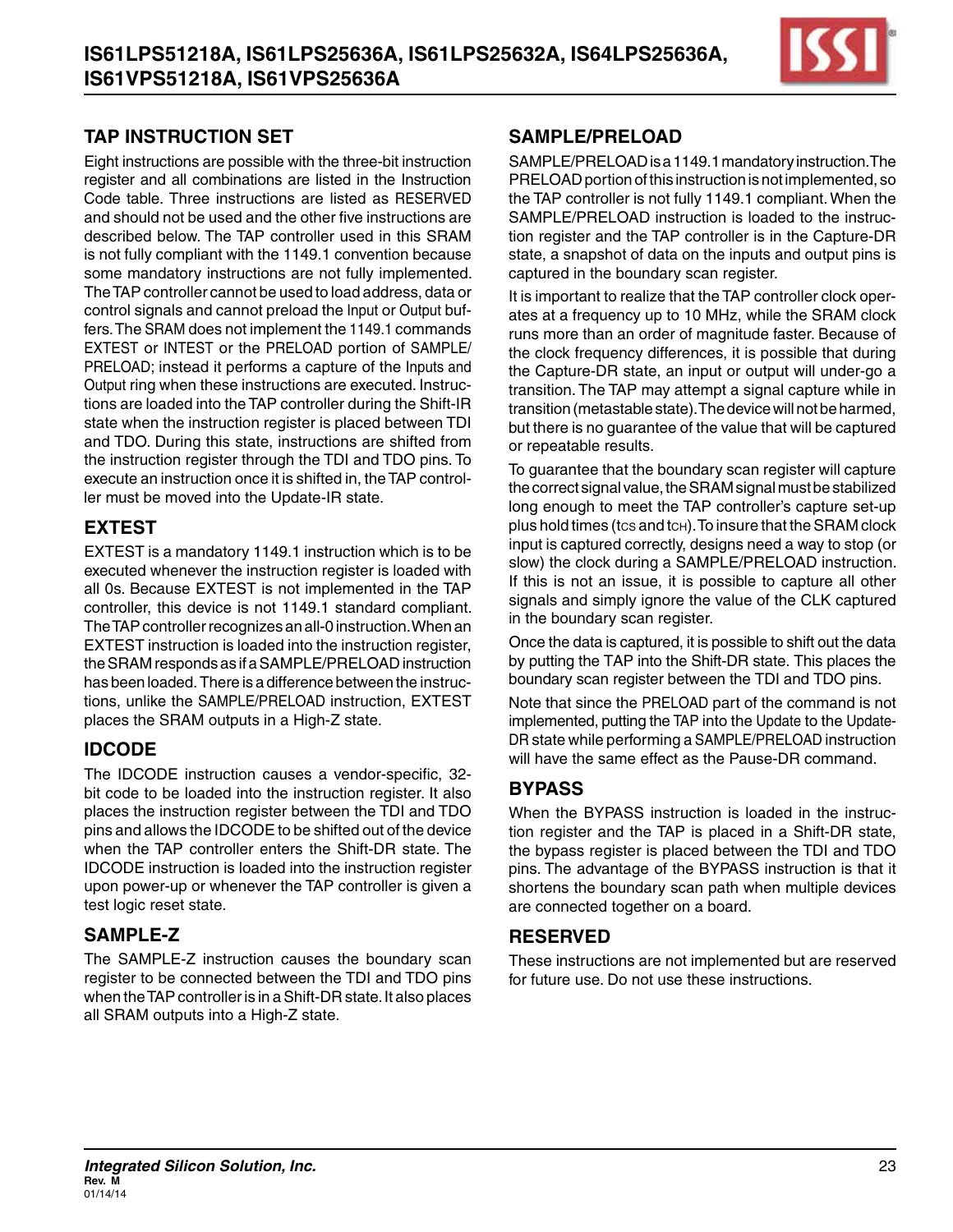

#### **Instruction Codes**

| Code | <b>Instruction</b> | <b>Description</b>                                                                                                                                                                                                                           |
|------|--------------------|----------------------------------------------------------------------------------------------------------------------------------------------------------------------------------------------------------------------------------------------|
| 000  | <b>EXTEST</b>      | Captures the Input/Output ring contents. Places the boundary scan register be-<br>tween the TDI and TDO. Forces all SRAM outputs to High-Z state. This<br>instruction is not 1149.1 compliant.                                               |
| 001  | <b>IDCODE</b>      | Loads the ID register with the vendor ID code and places the register between TDI<br>and TDO. This operation does not affect SRAM operation.                                                                                                 |
| 010  | SAMPLE-Z           | Captures the Input/Output contents. Places the boundary scan register between<br>TDI and TDO. Forces all SRAM output drivers to a High-Z state.                                                                                              |
| 011  | <b>RESERVED</b>    | Do Not Use: This instruction is reserved for future use.                                                                                                                                                                                     |
| 100  | SAMPLE/PRELOAD     | Captures the Input/Output ring contents. Places the boundary scan register<br>between TDI and TDO. Does not affect the SRAM operation. This instruction does not<br>implement 1149.1 preload function and is therefore not 1149.1 compliant. |
| 101  | <b>RESERVED</b>    | Do Not Use: This instruction is reserved for future use.                                                                                                                                                                                     |
| 110  | <b>RESERVED</b>    | Do Not Use: This instruction is reserved for future use.                                                                                                                                                                                     |
| 111  | <b>BYPASS</b>      | Places the bypass register between TDI and TDO. This operation does not<br>affect SRAM operation.                                                                                                                                            |

## **TAP CONTROLLER STATE DIAGRAM**

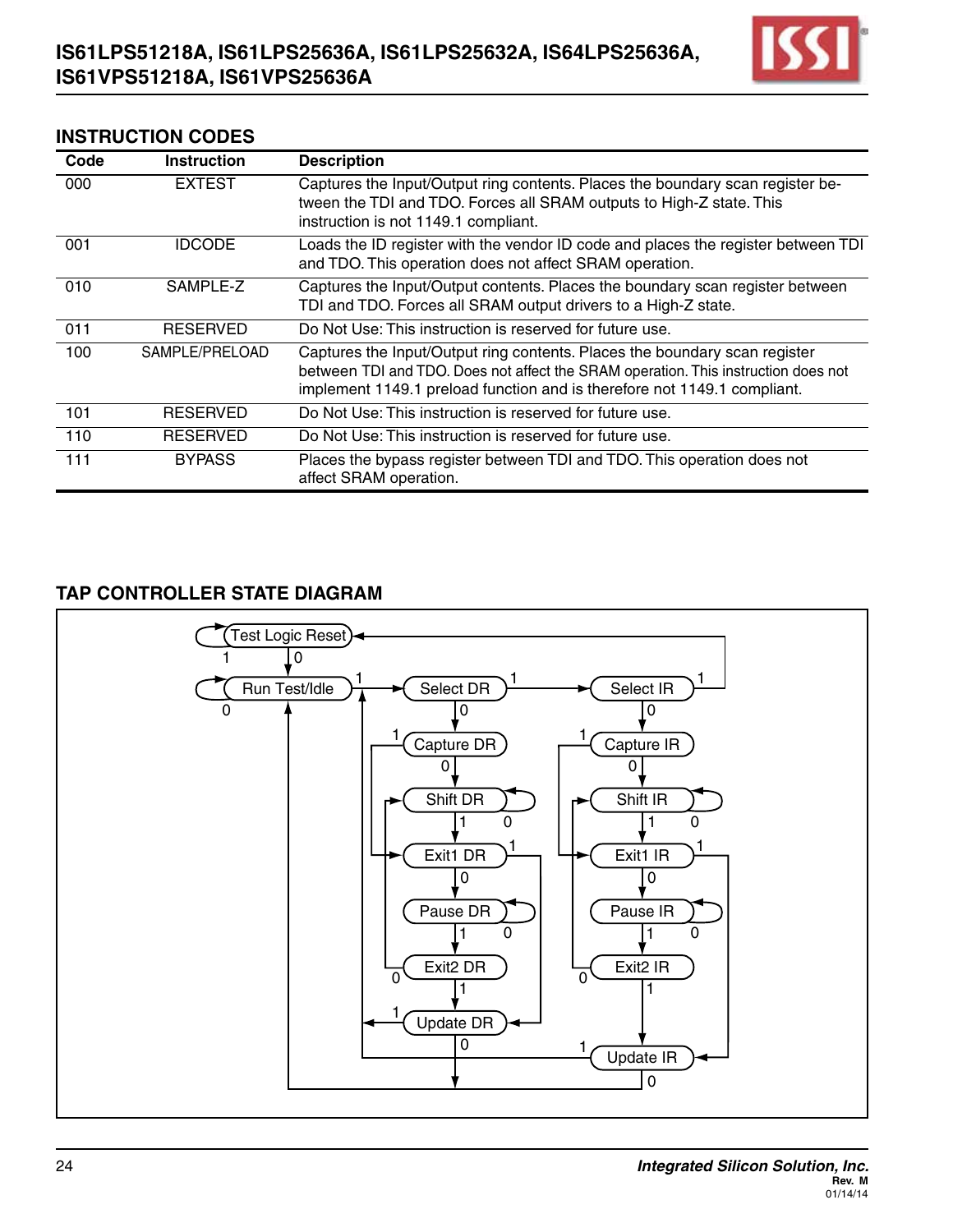

#### **TAP Electrical Characteristics** Over the Operating Range<sup>(1,2)</sup>

| Symbol                    | <b>Parameter</b>           | <b>Test Conditions</b>   | Min.   | Max.          | <b>Units</b> |
|---------------------------|----------------------------|--------------------------|--------|---------------|--------------|
| VOH <sub>1</sub>          | Output HIGH Voltage        | $I$ OH = $-2.0$ mA       | 1.7    |               |              |
| VOH <sub>2</sub>          | <b>Output HIGH Voltage</b> | $I$ OH = $-100 \mu$ A    | 2.1    |               | v            |
| VOL1                      | Output LOW Voltage         | $IOL = 2.0 mA$           |        | 0.7           | v            |
| $\overline{\text{Vol}_2}$ | Output LOW Voltage         | $IOL = 100 \mu A$        |        | 0.2           | v            |
| VIH                       | Input HIGH Voltage         |                          | 1.7    | $V_{DD} +0.3$ | v            |
| VIL                       | Input LOW Voltage          |                          | $-0.3$ | 0.7           | v            |
| $\mathsf{I}\mathsf{x}$    | Input Leakage Current      | $Vss \le V$   $\le VDDQ$ | $-10$  | 10            | μA           |

**Notes:**

1. All Voltage referenced to Ground.

2. Overshoot: VIH (AC)  $\leq$  VDD +1.5V for t  $\leq$  trcyc/2, Undershoot:  $V_{IL}$  (AC) ≥ -1.5V for  $t ≤$  trcyc/2, Power-up:  $V_{\text{IH}} < 2.6V$  and  $V_{\text{DD}} < 2.4V$  and  $V_{\text{DDQ}} < 1.4V$  for  $t < 200$  ms.

#### **TAP AC ELECTRICAL CHARACTERISTICS**(1,2) **(Over Operating Range)**

| Symbol          | <b>Parameter</b>              | Min. | Max. | <b>Unit</b> |  |
|-----------------|-------------------------------|------|------|-------------|--|
| <b>t</b> TCYC   | <b>TCK Clock cycle time</b>   | 100  |      | ns          |  |
| fte             | <b>TCK Clock frequency</b>    |      | 10   | <b>MHz</b>  |  |
| tтн             | <b>TCK Clock HIGH</b>         | 40   |      | ns          |  |
| ttl             | <b>TCK Clock LOW</b>          | 40   |      | ns          |  |
| ttmss           | TMS setup to TCK Clock Rise   | 10   |      | ns          |  |
| ttdis           | TDI setup to TCK Clock Rise   | 10   |      | ns          |  |
| tcs             | Capture setup to TCK Rise     | 10   |      | ns          |  |
| ttmsh           | TMS hold after TCK Clock Rise | 10   |      | ns          |  |
| <b>t</b> TDIH   | TDI Hold after Clock Rise     | 10   |      | ns          |  |
| tc <sub>H</sub> | Capture hold after Clock Rise | 10   |      | ns          |  |
| ttdov           | TCK LOW to TDO valid          |      | 20   | ns          |  |
| <b>t</b> TDOX   | TCK LOW to TDO invalid        | 0    |      | ns          |  |

#### **Notes:**

1. Both tcs and tch refer to the set-up and hold time requirements of latching data from the boundary scan register.

2. Test conditions are specified using the load in TAP AC test conditions.  $tr/tr = 1$  ns.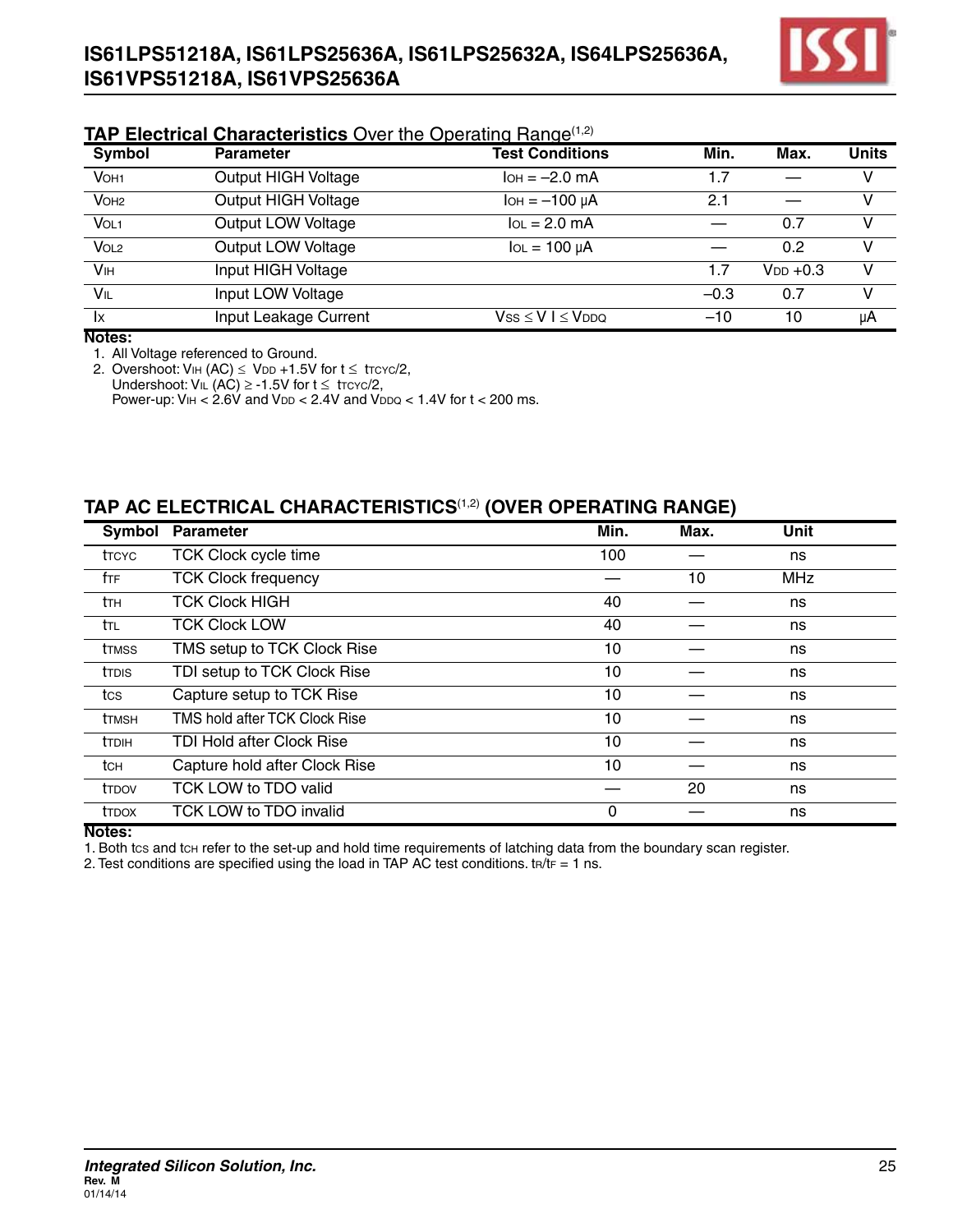

## **TAP AC TEST CONDITIONS** (2.5V/3.3V) **TAP Output Load Equivalent**

| Input pulse levels                   | 0 to 2.5V/0 to 3.0V |
|--------------------------------------|---------------------|
| Input rise and fall times            | 1ns                 |
| Input timing reference levels        | 1.25V/1.5V          |
| Output reference levels              | 1.25V/1.5V          |
| Test load termination supply voltage | 1.25V/1.5V          |
| Vtrig                                | 1.25V/1.5V          |



## **Tap timing**

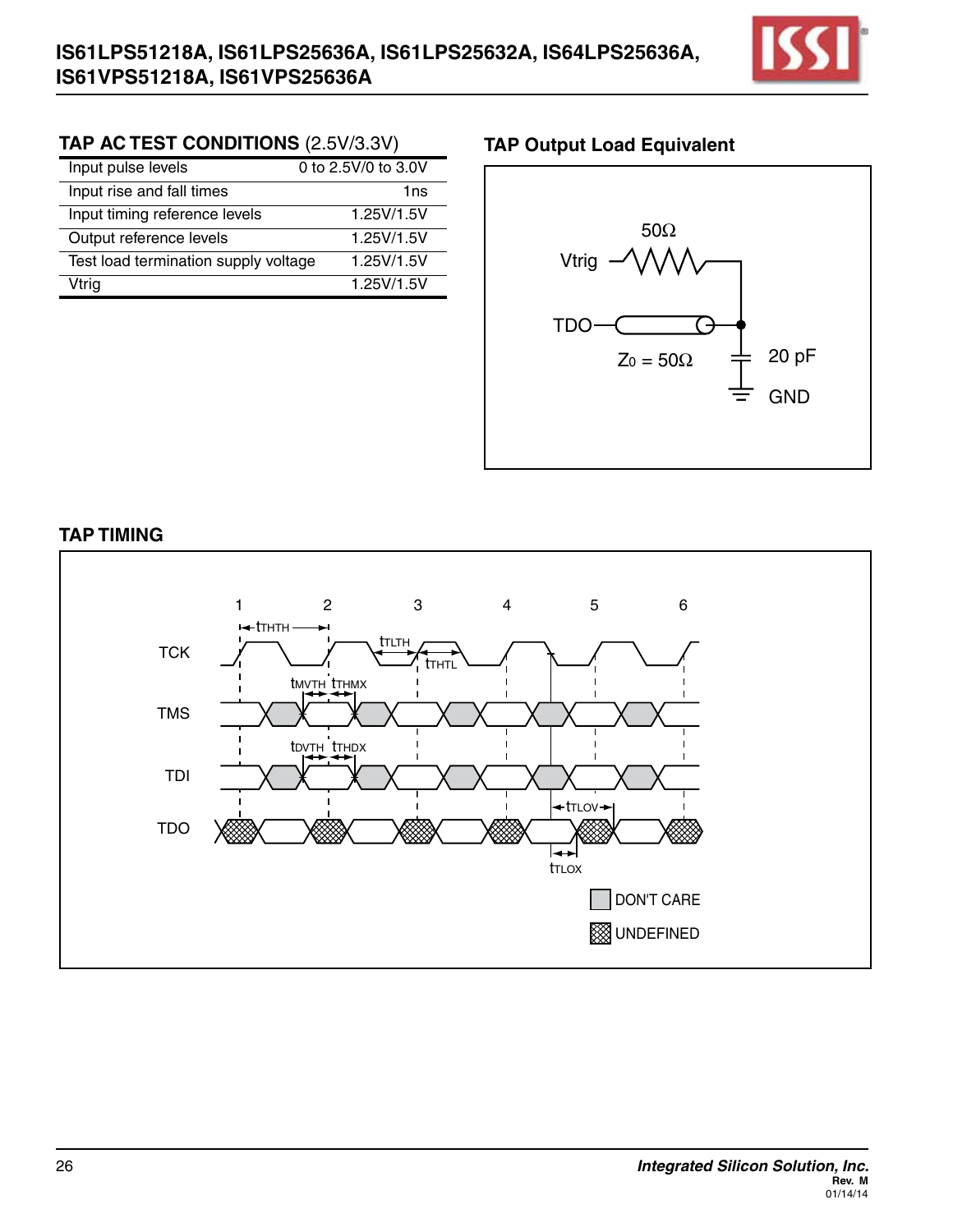

## **119 BGA Boundary Scan Order (256K X 36)**

|                | Signal      | <b>Bump</b> |       | <b>Signal</b> | <b>Bump</b> |       | Signal Bump     |    |       | <b>Signal</b>  | <b>Bump</b>    |
|----------------|-------------|-------------|-------|---------------|-------------|-------|-----------------|----|-------|----------------|----------------|
| Bit#           | <b>Name</b> | ID          | Bit # | <b>Name</b>   | ID          | Bit # | <b>Name</b>     | ID | Bit # | <b>Name</b>    | ID             |
| 1              | A           | 2R          | 19    | <b>DQb</b>    | 7G          | 37    | BWa             | 5L | 55    | <b>DQd</b>     | 2K             |
| $\overline{c}$ | A           | 3T          | 20    | <b>DQb</b>    | 6F          | 38    | <b>BWb</b>      | 5G | 56    | <b>DQd</b>     | 1L             |
| 3              | A           | 4T          | 21    | <b>DQb</b>    | 7E          | 39    | <b>BWc</b>      | 3G | 57    | <b>DQd</b>     | 2M             |
| 4              | A           | 5T          | 22    | <b>DQb</b>    | 7D          | 40    | <b>BWd</b>      | 3L | 58    | <b>DQd</b>     | 1 <sub>N</sub> |
| 5              | A           | 6R          | 23    | <b>DQb</b>    | 7H          | 41    | CE <sub>2</sub> | 2B | 59    | <b>DQd</b>     | 1P             |
| 6              | A           | 3B          | 24    | <b>DQb</b>    | 6G          | 42    | <b>CE</b>       | 4E | 60    | <b>DQd</b>     | 1K             |
| 7              | A           | 5B          | 25    | <b>DQb</b>    | 6E          | 43    | A               | 3A | 61    | <b>DQd</b>     | 2L             |
| 8              | <b>DQa</b>  | 6P          | 26    | <b>DQb</b>    | 6D          | 44    | A               | 2A | 62    | <b>DQd</b>     | 2N             |
| 9              | <b>DQa</b>  | 7N          | 27    | A             | 6A          | 45    | <b>DQc</b>      | 2D | 63    | <b>DQd</b>     | 2P             |
| 10             | <b>DQa</b>  | 6M          | 28    | A             | 5A          | 46    | <b>DQc</b>      | 1E | 64    | <b>MODE</b>    | 3R             |
| 11             | <b>DQa</b>  | 7L          | 29    | <b>ADV</b>    | 4G          | 47    | <b>DQc</b>      | 2F | 65    | A              | 2C             |
| 12             | <b>DQa</b>  | 6K          | 30    | <b>ADSP</b>   | 4A          | 48    | <b>DQc</b>      | 1G | 66    | A              | 3C             |
| 13             | <b>DQa</b>  | 7P          | 31    | <b>ADSC</b>   | 4B          | 49    | <b>DQc</b>      | 2H | 67    | A              | 5C             |
| 14             | <b>DQa</b>  | 6N          | 32    | <b>OE</b>     | 4F          | 50    | <b>DQc</b>      | 1D | 68    | A              | 6C             |
| 15             | <b>DQa</b>  | 6L          | 33    | <b>BWE</b>    | 4M          | 51    | <b>DQc</b>      | 2E | 69    | A <sub>1</sub> | 4N             |
| 16             | <b>DQa</b>  | 7K          | 34    | GW            | 4H          | 52    | <b>DQc</b>      | 2G | 70    | A <sub>0</sub> | 4P             |
| 17             | ZZ          | 7T          | 35    | <b>CLK</b>    | 4K          | 53    | <b>DQc</b>      | 1H |       |                |                |
| 18             | <b>DQb</b>  | 6H          | 36    | A             | 6B          | 54    | NС              | 5R |       |                |                |

# **119 BGA Boundary Scan Order (512k X 18)**

|      | <b>Signal Bump</b> |    |                 | Signal      | <b>Bump</b> |       | <b>Signal</b>   | <b>Bump</b> |       | <b>Signal</b>  | <b>Bump</b>    |
|------|--------------------|----|-----------------|-------------|-------------|-------|-----------------|-------------|-------|----------------|----------------|
| Bit# | <b>Name</b>        | ID | Bit #           | <b>Name</b> | ID          | Bit # | <b>Name</b>     | ID          | Bit # | Name           | ID             |
|      | A                  | 2R | 14              | <b>DQa</b>  | 7G          | 27    | <b>CLK</b>      | 4K          | 40    | <b>DQb</b>     | 2K             |
| 2    | A                  | 2T | 15              | <b>DQa</b>  | 6F          | 28    | A               | 6B          | 41    | <b>DQb</b>     | 1L             |
| 3    | A                  | 3T | 16 <sup>°</sup> | <b>DQa</b>  | 7E          | 29    | <b>BWa</b>      | 5L          | 42    | <b>DQb</b>     | 2M             |
| 4    | A                  | 5T | 17              | <b>DQa</b>  | 6D          | 30    | <b>BWb</b>      | 3G          | 43    | <b>DQb</b>     | 1 <sub>N</sub> |
| 5    | A                  | 6R | 18              | A           | 6T          | 31    | CE <sub>2</sub> | 2B          | 44    | <b>DQb</b>     | 2P             |
| 6    | A                  | 3B | 19              | A           | 6A          | 32    | CΕ              | 4E          | 45    | <b>MODE</b>    | 3R             |
| 7    | A                  | 5B | 20              | A           | 5A          | 33    | A               | 3A          | 46    | A              | 2C             |
| 8    | <b>DQa</b>         | 7P | 21              | <b>ADV</b>  | 4G          | 34    | A               | 2A          | 47    | A              | 3C             |
| 9    | <b>DQa</b>         | 6N | 22              | <b>ADSP</b> | 4A          | 35    | <b>DQb</b>      | 1D          | 48    | A              | 5C             |
| 10   | <b>DQa</b>         | 6L | 23              | <b>ADSC</b> | 4B          | 36    | <b>DQb</b>      | 2E          | 49    | A              | 6C             |
| 11   | <b>DQa</b>         | 7K | 24              | ОE          | 4F          | 37    | <b>DQb</b>      | 2G          | 50    | A1             | 4N             |
| 12   | ZZ                 | 7T | 25              | <b>BWE</b>  | 4M          | 38    | <b>DQb</b>      | 1H          | 51    | A <sub>0</sub> | 4P             |
| 13   | <b>DQa</b>         | 6H | 26              | GW          | 4H          | 39    | <b>NC</b>       | 5R          |       |                |                |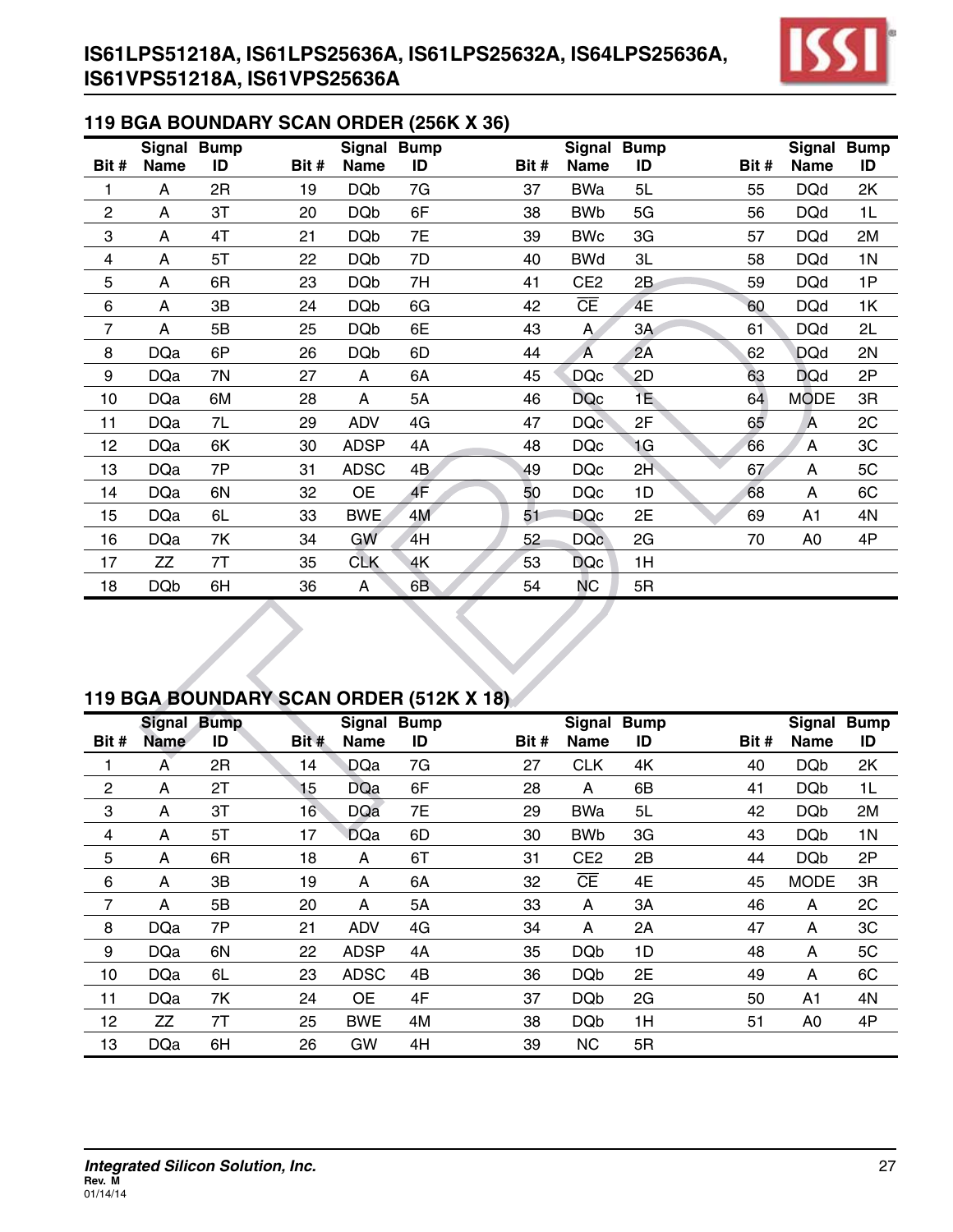

## **165 BGA Boundary Scan Order (x 36)**

| Bit #          | <b>Name</b> | Signal Bump<br>ID | Bit # | <b>Signal</b><br><b>Name</b> | <b>Bump</b><br>ID | Bit # | <b>Signal</b><br><b>Name</b> | <b>Bump</b><br>ID | Bit # | <b>Signal</b><br>Name | <b>Bump</b><br>ID |
|----------------|-------------|-------------------|-------|------------------------------|-------------------|-------|------------------------------|-------------------|-------|-----------------------|-------------------|
| 1              | <b>MODE</b> | 1R                | 21    | <b>DQb</b>                   | 11G               | 41    | <b>NC</b>                    | 1A                | 61    | <b>DQd</b>            | 1J                |
| $\overline{c}$ | <b>NC</b>   | 6N                | 22    | <b>DQb</b>                   | 11F               | 42    | CE2                          | 6A                | 62    | <b>DQd</b>            | 1K                |
| 3              | A           | 11P               | 23    | <b>DQb</b>                   | 11E               | 43    | <b>BWa</b>                   | 5B                | 63    | <b>DQd</b>            | 1L                |
| 4              | A           | 8P                | 24    | <b>DQb</b>                   | 11D               | 44    | <b>BWb</b>                   | 5A                | 64    | <b>DQd</b>            | 1M                |
| 5              | A           | 8R                | 25    | <b>DQb</b>                   | 10G               | 45    | $\overline{\text{BW}}$ c     | 4A                | 65    | <b>DQd</b>            | 2J                |
| $\,6$          | A           | 9R                | 26    | <b>DQb</b>                   | 10F               | 46    | <b>BWd</b>                   | 4B                | 66    | <b>DQd</b>            | 2K                |
| 7              | A           | 9P                | 27    | <b>DQb</b>                   | 10E               | 47    | CE <sub>2</sub>              | 3B                | 67    | <b>DQd</b>            | 2L                |
| 8              | A           | 10P               | 28    | <b>DQb</b>                   | 10D               | 48    | <b>CE</b>                    | 3A                | 68    | <b>DQd</b>            | 2M                |
| 9              | A           | 10R               | 29    | <b>DQb</b>                   | <b>11C</b>        | 49    | A                            | 2A                | 69    | <b>DQd</b>            | 1 <sub>N</sub>    |
| 10             | A           | 11 <sub>R</sub>   | 30    | <b>NC</b>                    | 11A               | 50    | A                            | 2B                | 70    | A                     | 3P                |
| 11             | ZZ          | 11H               | 31    | A                            | 10A               | 51    | <b>NC</b>                    | 1B                | 71    | A                     | 3R                |
| 12             | <b>DQa</b>  | <b>11N</b>        | 32    | A                            | 10B               | 52    | <b>DQc</b>                   | 1 <sub>C</sub>    | 72    | A                     | 4R                |
| 13             | <b>DQa</b>  | 11M               | 33    | <b>ADV</b>                   | 9A                | 53    | <b>DQc</b>                   | 1D                | 73    | A                     | 4P                |
| 14             | <b>DQa</b>  | 11L               | 34    | <b>ADSP</b>                  | 9B                | 54    | <b>DQc</b>                   | 1E                | 74    | A1                    | 6P                |
| 15             | <b>DQa</b>  | 11K               | 35    | <b>ADSC</b>                  | 8A                | 55    | <b>DQc</b>                   | 1F                | 75    | A <sub>0</sub>        | 6R                |
| 16             | <b>DQa</b>  | 11J               | 36    | <b>OE</b>                    | 8B                | 56    | <b>DQc</b>                   | 1G                |       |                       |                   |
| 17             | <b>DQa</b>  | 10M               | 37    | <b>BWE</b>                   | 7A                | 57    | <b>DQc</b>                   | 2D                |       |                       |                   |
| 18             | <b>DQa</b>  | 10L               | 38    | $\overline{GW}$              | 7B                | 58    | <b>DQc</b>                   | 2E                |       |                       |                   |
| 19             | <b>DQa</b>  | 10K               | 39    | <b>CLK</b>                   | 6B                | 59    | <b>DQc</b>                   | 2F                |       |                       |                   |
| 20             | <b>DQa</b>  | 10J               | 40    | <b>NC</b>                    | 11B               | 60    | <b>DQc</b>                   | 2G                |       |                       |                   |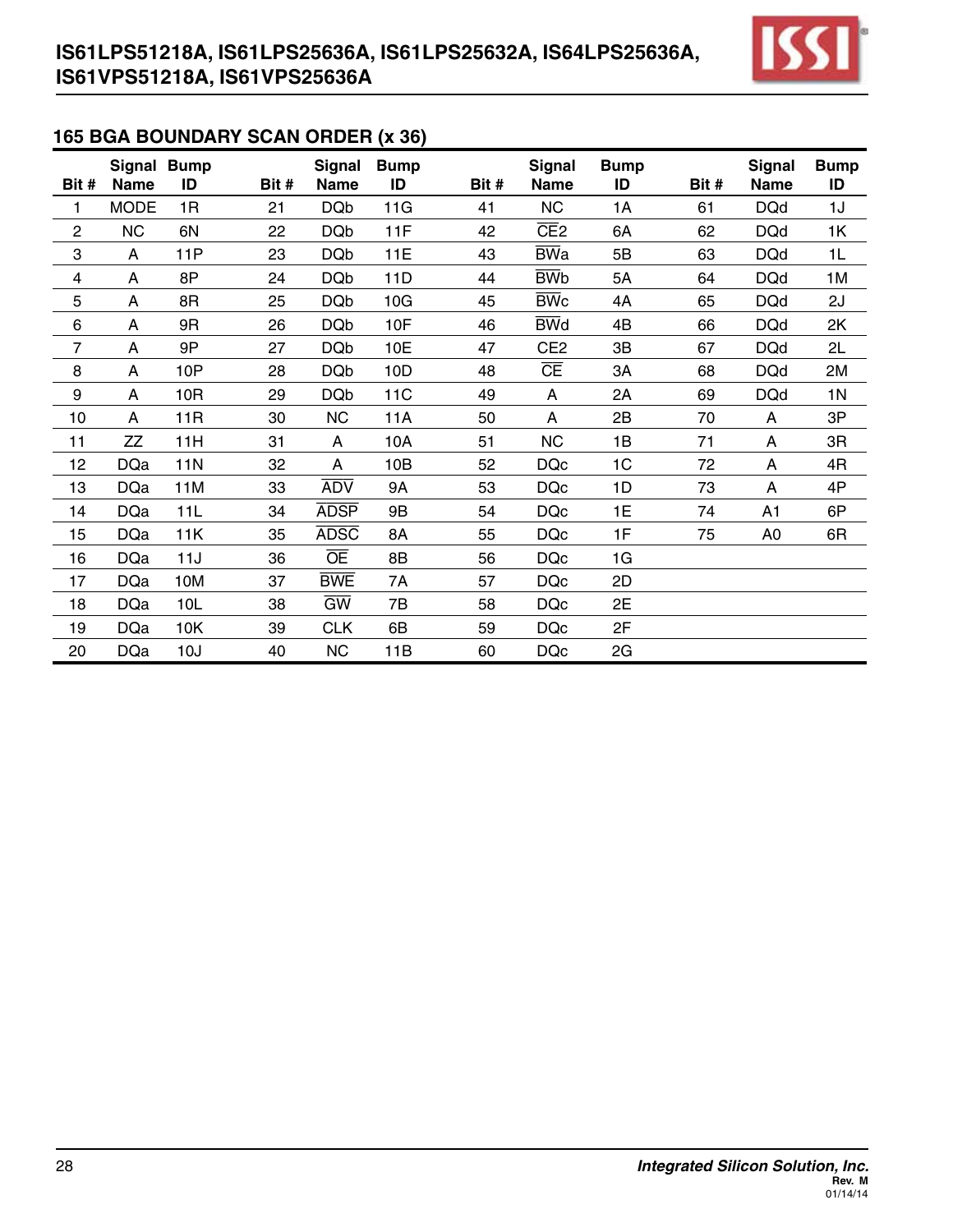

## **165 BGA Boundary Scan Order (x 18)**

| Bit #                   | Signal Bump<br><b>Name</b> | ID              | Bit # | <b>Signal</b><br><b>Name</b> | <b>Bump</b><br>ID | Bit # | <b>Signal</b><br><b>Name</b> | <b>Bump</b><br>ID | Bit # | <b>Signal</b><br><b>Name</b> | <b>Bump</b><br>ID |
|-------------------------|----------------------------|-----------------|-------|------------------------------|-------------------|-------|------------------------------|-------------------|-------|------------------------------|-------------------|
| 1                       | <b>MODE</b>                | 1R              | 21    | <b>DQa</b>                   | 11G               | 41    | <b>NC</b>                    | 1A                | 61    | <b>DQb</b>                   | 1J                |
| $\mathbf 2$             | <b>NC</b>                  | 6N              | 22    | <b>DQa</b>                   | 11F               | 42    | CE <sub>2</sub>              | 6A                | 62    | <b>DQb</b>                   | 1K                |
| 3                       | A                          | 11P             | 23    | <b>DQa</b>                   | 11E               | 43    | <b>BWa</b>                   | 5B                | 63    | <b>DQb</b>                   | 1L                |
| $\overline{\mathbf{4}}$ | A                          | 8P              | 24    | <b>DQa</b>                   | 11D               | 44    | <b>NC</b>                    | 5A                | 64    | <b>DQb</b>                   | 1M                |
| 5                       | A                          | 8R              | 25    | <b>DQa</b>                   | 11C               | 45    | <b>BWb</b>                   | 4A                | 65    | <b>DQb</b>                   | 1 <sub>N</sub>    |
| 6                       | A                          | 9R              | 26    | <b>NC</b>                    | 10F               | 46    | <b>NC</b>                    | 4B                | 66    | <b>NC</b>                    | 2K                |
| 7                       | A                          | 9P              | 27    | <b>NC</b>                    | 10E               | 47    | CE <sub>2</sub>              | 3B                | 67    | <b>NC</b>                    | 2L                |
| 8                       | A                          | 10P             | 28    | <b>NC</b>                    | 10D               | 48    | CΕ                           | 3A                | 68    | <b>NC</b>                    | 2M                |
| 9                       | A                          | 10R             | 29    | <b>NC</b>                    | 10G               | 49    | A                            | 2A                | 69    | <b>NC</b>                    | 2J                |
| 10                      | A                          | 11 <sub>R</sub> | 30    | A                            | 11A               | 50    | A                            | 2B                | 70    | A                            | 3P                |
| 11                      | ZZ                         | 11H             | 31    | A                            | 10A               | 51    | <b>NC</b>                    | 1B                | 71    | A                            | 3R                |
| 12                      | <b>NC</b>                  | 11N             | 32    | A                            | 10B               | 52    | <b>NC</b>                    | 1C                | 72    | A                            | 4R                |
| 13                      | <b>NC</b>                  | 11M             | 33    | <b>ADV</b>                   | <b>9A</b>         | 53    | <b>NC</b>                    | 1D                | 73    | A                            | 4P                |
| 14                      | <b>NC</b>                  | 11L             | 34    | <b>ADSP</b>                  | 9B                | 54    | <b>NC</b>                    | 1E                | 74    | A1                           | 6P                |
| 15                      | <b>NC</b>                  | 11K             | 35    | <b>ADSC</b>                  | 8A                | 55    | <b>NC</b>                    | 1F                | 75    | A <sub>0</sub>               | 6R                |
| 16                      | <b>NC</b>                  | 11J             | 36    | ŌĒ                           | 8B                | 56    | <b>NC</b>                    | 1G                |       |                              |                   |
| 17                      | <b>DQa</b>                 | 10M             | 37    | <b>BWE</b>                   | 7A                | 57    | <b>DQb</b>                   | 2D                |       |                              |                   |
| 18                      | <b>DQa</b>                 | 10L             | 38    | $\overline{\text{GW}}$       | 7B                | 58    | <b>DQb</b>                   | 2E                |       |                              |                   |
| 19                      | <b>DQa</b>                 | 10K             | 39    | <b>CLK</b>                   | 6B                | 59    | <b>DQb</b>                   | 2F                |       |                              |                   |
| 20                      | <b>DQa</b>                 | 10J             | 40    | <b>NC</b>                    | 11B               | 60    | <b>DQb</b>                   | 2G                |       |                              |                   |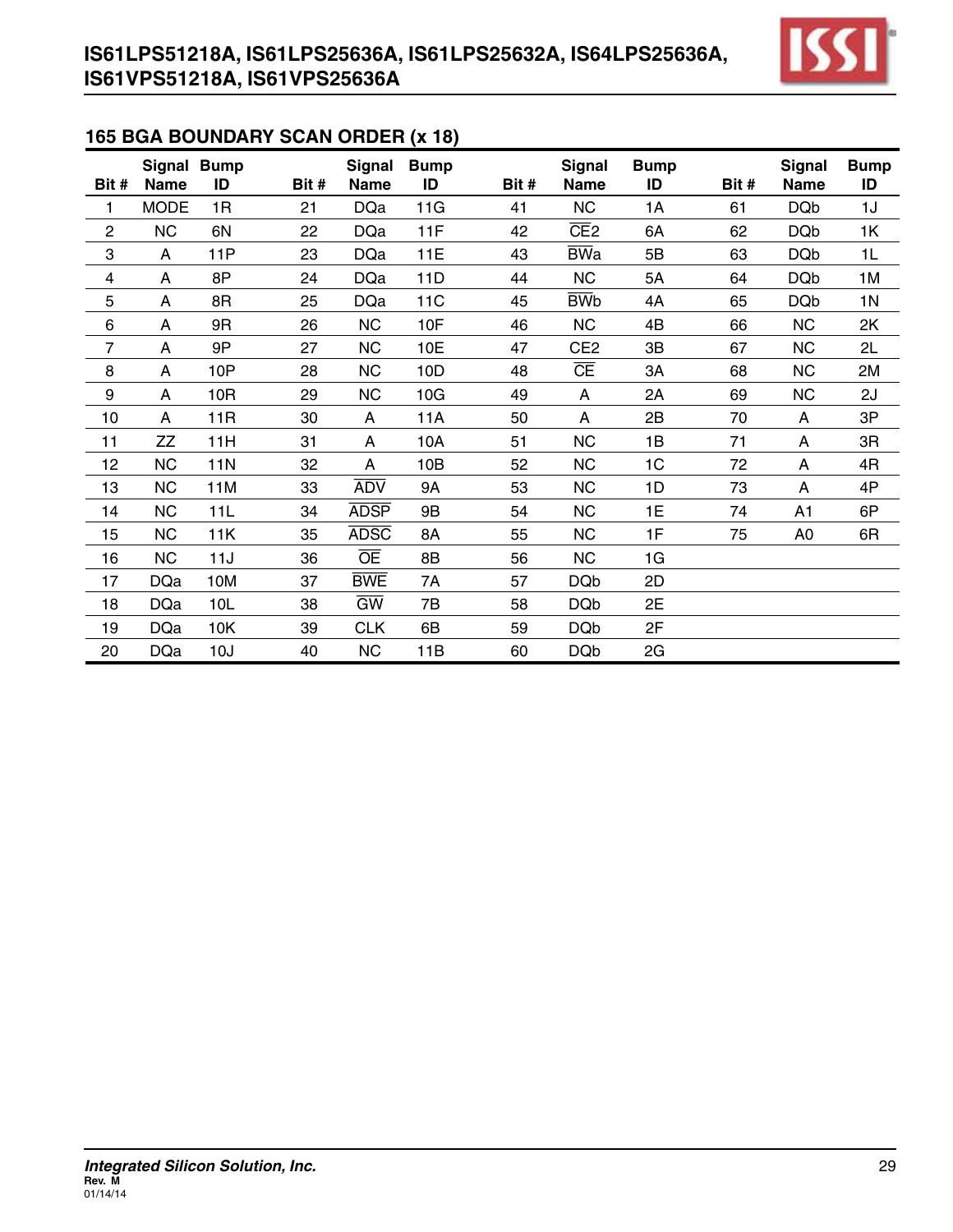

# **ORDERING INFORMATION (3.3V core/2.5V-3.3V I/O) Commercial Range: 0°C to +70°C**

| Configuration | <b>Frequency</b> | <b>Order Part Number</b> | Package <sup>(1)</sup>  |
|---------------|------------------|--------------------------|-------------------------|
| 256Kx36       |                  |                          |                         |
|               | 250              | IS61LPS25636A-250TQ      | 100 QFP, 3CE            |
|               |                  | IS61LPS25636A-250B2      | 119 BGA                 |
|               |                  | IS61LPS25636A-250B3      | 165 BGA                 |
|               | 200              | IS61LPS25636A-200TQ      | 100 QFP, 3CE            |
|               |                  | IS61LPS25636A-200B2      | 119 BGA                 |
|               |                  | IS61LPS25636A-200B3      | 165 BGA                 |
|               | 166              | IS61LPS25636A-166TQ      | 100 QFP, 3CE            |
|               |                  | IS61LPS25636A-166TQL     | 100 QFP, 3CE, Lead-free |
| 512Kx18       |                  |                          |                         |
|               | 250              | IS61LPS51218A-250TQ      | 100 QFP, 3CE            |
|               |                  | IS61LPS51218A-250B2      | 119 BGA                 |
|               |                  | IS61LPS51218A-250B3      | 165 BGA                 |
|               | 200              | IS61LPS51218A-200TQ      | 100 QFP, 3CE            |
|               |                  | IS61LPS51218A-200B2      | 119 BGA                 |
|               |                  | IS61LPS51218A-200B3      | 165 BGA                 |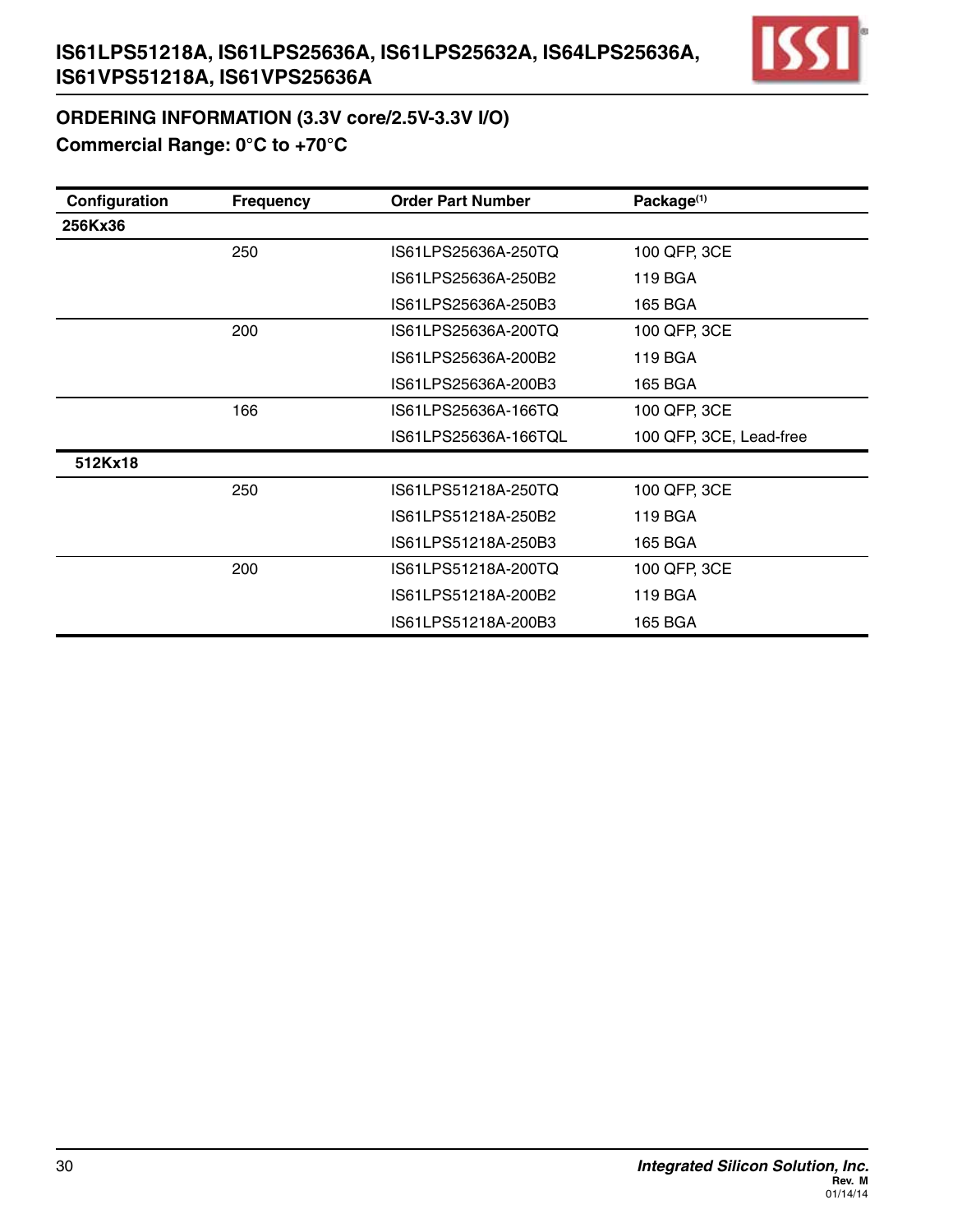

#### **Industrial Range: -40°C to +85°C**

| Configuration | <b>Frequency</b> | <b>OrderPartNumber</b> | Package <sup>(1)</sup>  |
|---------------|------------------|------------------------|-------------------------|
| 256Kx32       |                  |                        |                         |
|               | 200              | IS61LPS25632A-200TQLI  | 100 QFP, 3CE, Lead-free |
| 256Kx36       |                  |                        |                         |
|               | 250              | IS61LPS25636A-250TQI   | 100 QFP, 3CE            |
|               |                  | IS61LPS25636A-250TQLI  | 100 QFP, 3CE, Lead-free |
|               |                  | IS61LPS25636A-250B2I   | <b>119 BGA</b>          |
|               |                  | IS61LPS25636A-250B3I   | <b>165 BGA</b>          |
|               | 200              | IS61LPS25636A-200TQI   | 100 QFP, 3CE            |
|               |                  | IS61LPS25636A-200TQ2LI | 100 QFP,2CE, Lead-free  |
|               |                  | IS61LPS25636A-200TQ2I  | 100 QFP,2CE             |
|               |                  | IS61LPS25636A-200TQLI  | 100 QFP, 3CE, Lead-free |
|               |                  | IS61LPS25636A-200B2I   | <b>119 BGA</b>          |
|               |                  | IS61LPS25636A-200B2LI  | 119 BGA, Lead-free      |
|               |                  | IS61LPS25636A-200B3I   | <b>165 BGA</b>          |
|               | 166              | IS61LPS25636A-200B3LI  | 165 BGA, Lead-free      |
| 512Kx18       |                  |                        |                         |
|               | 250              | IS61LPS51218A-250TQI   | 100 QFP, 3CE            |
|               |                  | IS61LPS51218A-250B2I   | <b>119 BGA</b>          |
|               |                  | IS61LPS51218A-250B3I   | <b>165 BGA</b>          |
|               | 200              | IS61LPS51218A-200TQI   | 100 QFP, 3CE            |
|               |                  | IS61LPS51218A-200TQ2LI | 100 QFP,2CE, Lead-free  |
|               |                  | IS61LPS51218A-200TQ2I  | 100 QFP, 2CE            |
|               |                  | IS61LPS51218A-200TQLI  | 100 QFP, 3CE, Lead-free |
|               |                  | IS61LPS51218A-200B2I   | <b>119 BGA</b>          |
|               |                  | IS61LPS51218A-200B3I   | <b>165 BGA</b>          |

Note:

1. For 100 QFP, 2CE option contact SRAM Marketing at sram@issi.com

#### **Automotive Range: -40°C to +125°C**

| Configuration | <b>Frequency</b> | <b>Order Part Number</b> | <b>Package</b> |  |
|---------------|------------------|--------------------------|----------------|--|
| 256Kx36       |                  |                          |                |  |
|               | 166              | IS64LPS25636A-166TQLA3   | 100 QFP, 3CE   |  |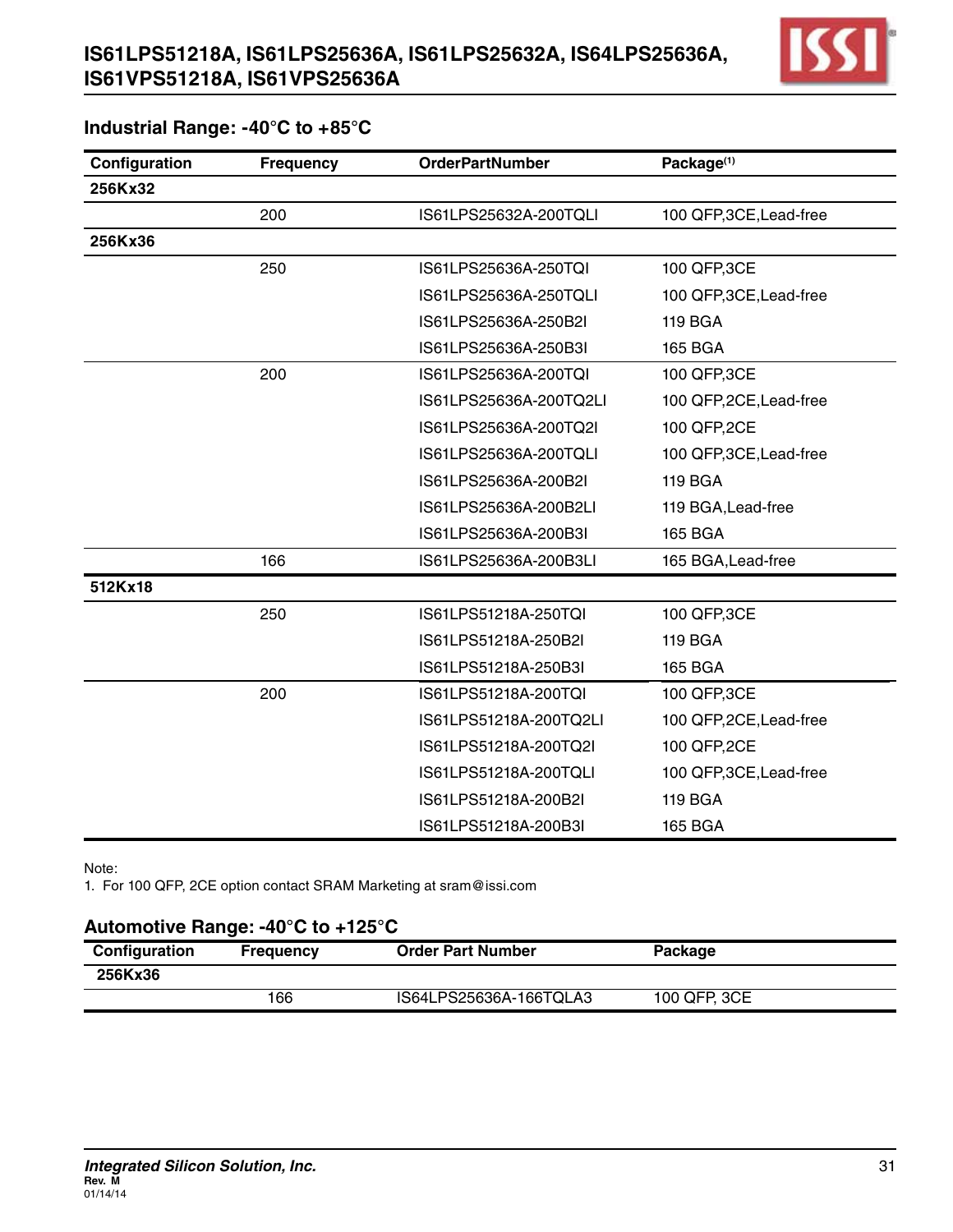# **IS61LPS51218A, IS61LPS25636A, IS61LPS25632A, IS64LPS25636A, IS61VPS51218A, IS61VPS25636A**



## **ORDERING INFORMATION (2.5V core/2.5V I/O)**

## **Commercial Range: 0°C to +70°C**

| Configuration | <b>Frequency</b> | <b>Order Part Number</b> | Package <sup>(1)</sup> |  |
|---------------|------------------|--------------------------|------------------------|--|
| 256Kx36       |                  |                          |                        |  |
|               | 250              | IS61VPS25636A-250TQ      | 100 QFP, 3CE           |  |
|               |                  | IS61VPS25636A-250B2      | 119 BGA                |  |
|               |                  | IS61VPS25636A-250B3      | 165 BGA                |  |
|               | 200              | IS61VPS25636A-200TQ      | 100 QFP, 3CE           |  |
|               |                  | IS61VPS25636A-200B2      | 119 BGA                |  |
|               |                  | IS61VPS25636A-200B3      | 165 BGA                |  |
| 512Kx18       |                  |                          |                        |  |
|               | 250              | IS61VPS51218A-250TQ      | 100 QFP, 3CE           |  |
|               |                  | IS61VPS51218A-250B2      | 119 BGA                |  |
|               |                  | IS61VPS51218A-250B3      | 165 BGA                |  |
|               | 200              | IS61VPS51218A-200TQ      | 100 QFP, 3CE           |  |
|               |                  | IS61VPS51218A-200B2      | 119 BGA                |  |
|               |                  | IS61VPS51218A-200B3      | 165 BGA                |  |

#### **Industrial Range: -40°C to +85°C**

| Configuration | <b>Frequency</b> | <b>Order Part Number</b>                                                                                              | Package <sup>(1)</sup>                                             |
|---------------|------------------|-----------------------------------------------------------------------------------------------------------------------|--------------------------------------------------------------------|
| 256Kx36       |                  |                                                                                                                       |                                                                    |
|               | 250              | IS61VPS25636A-250TQI<br>IS61VPS25636A-250B2I                                                                          | 100 QFP, 3CE<br>119 BGA                                            |
|               |                  | IS61VPS25636A-250B3I                                                                                                  | 165 BGA                                                            |
|               | 200              | IS61VPS25636A-200TQI<br>IS61VPS25636A-200TQ2I<br>IS61VPS25636A-200TQLI<br>IS61VPS25636A-200B2I                        | 100 QFP, 3CE<br>100 QFP, 2CE<br>100 QFP, 3CE, Lead-free<br>119 BGA |
|               |                  | IS61VPS25636A-200B3I                                                                                                  | 165 BGA                                                            |
| 512Kx18       | 250              | IS61VPS51218A-250TQI<br>IS61VPS51218A-250B2I                                                                          | 100 QFP, 3CE<br>119 BGA                                            |
|               | 200              | IS61VPS51218A-250B3I<br>IS61VPS51218A-200TQI<br>IS61VPS51218A-200TQ2I<br>IS61VPS51218A-200B2I<br>IS61VPS51218A-200B3I | 165 BGA<br>100 QFP, 3CE<br>100 QFP, 2CE<br>119 BGA<br>165 BGA      |

**Note:**

1. For 100 QFP, 2CE option contact SRAM Marketing at sram@issi.com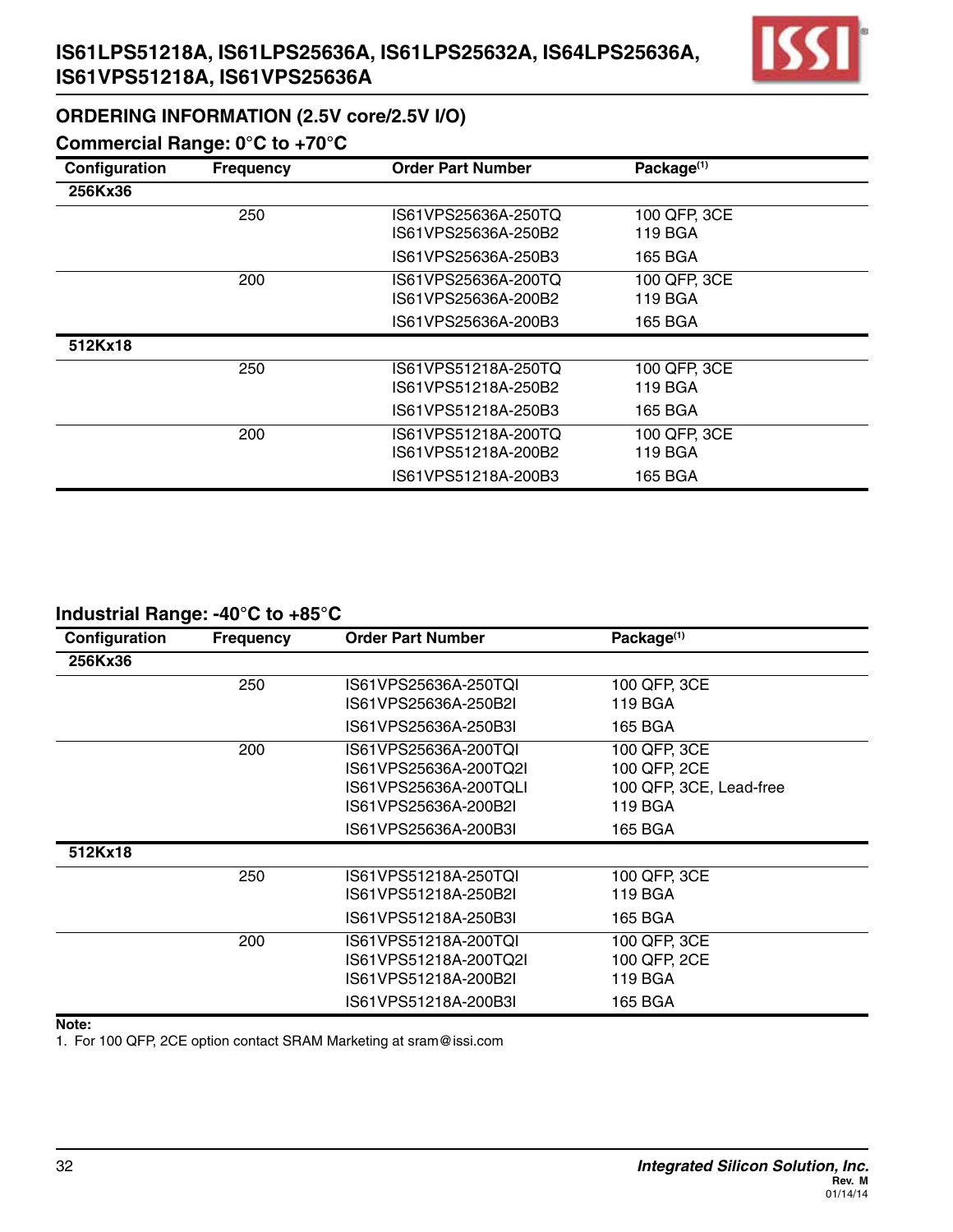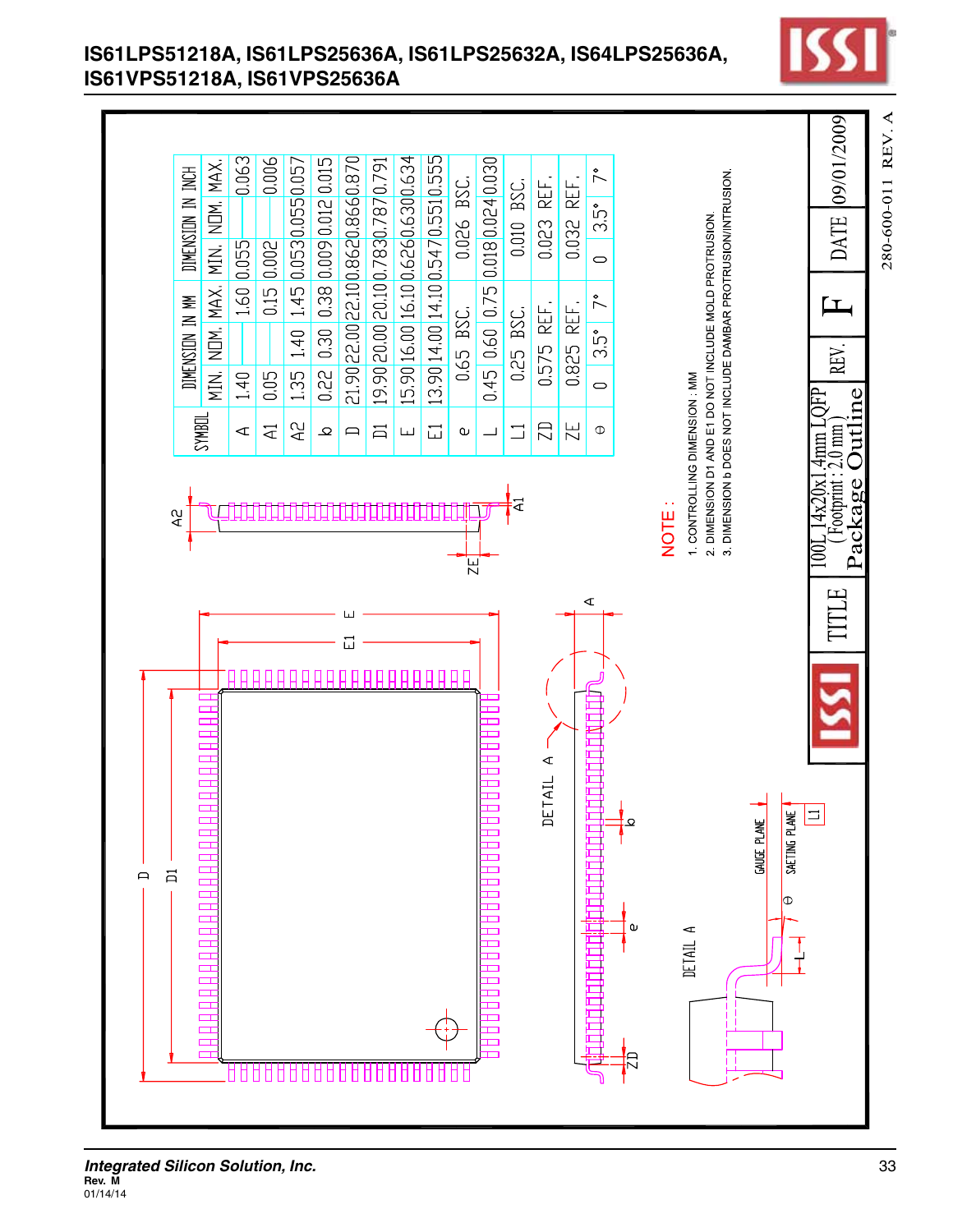

## **IS61LPS51218A, IS61LPS25636A, IS61LPS25632A, IS64LPS25636A, IS61VPS51218A, IS61VPS25636A**